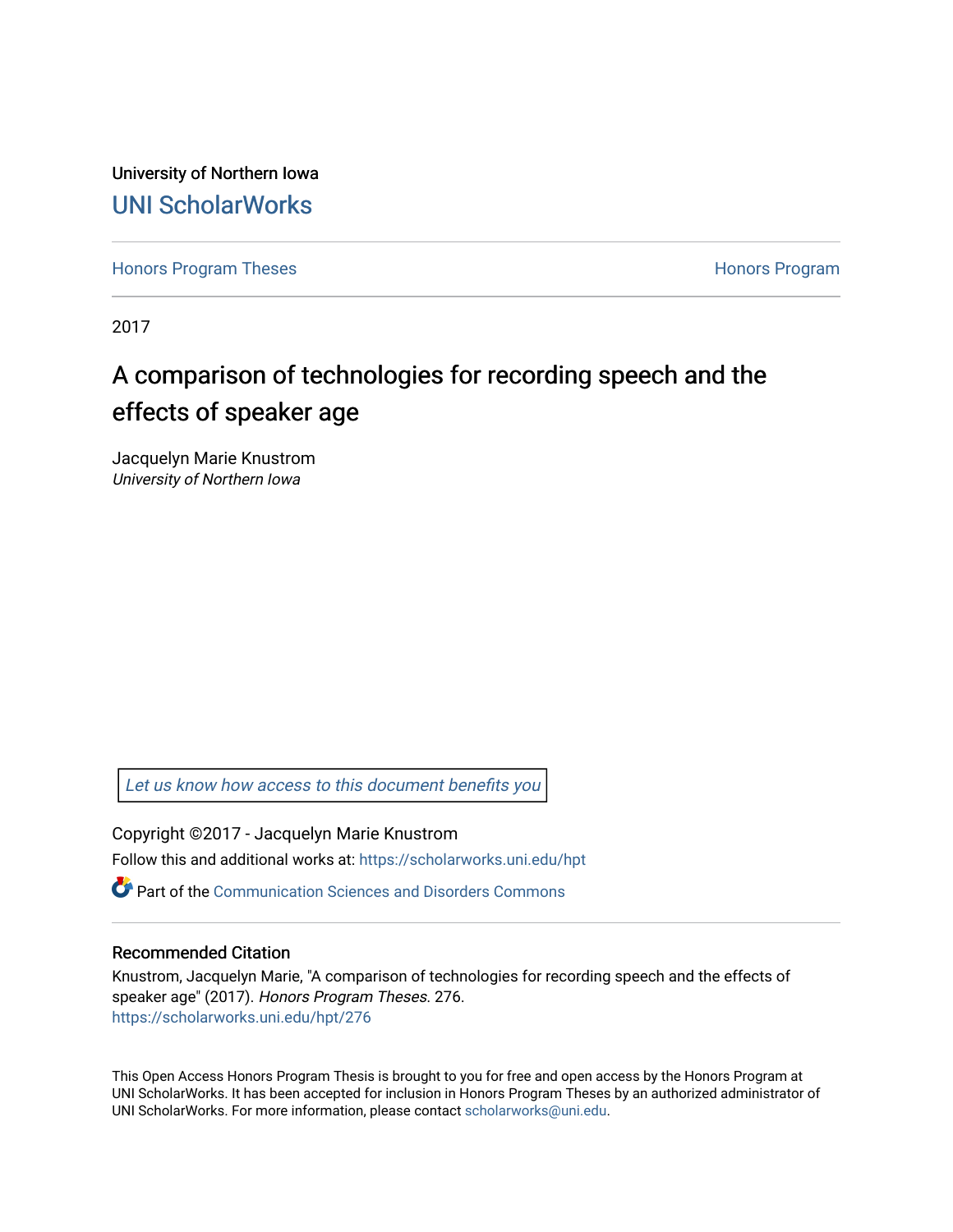## A COMPARISON OF TECHNOLOGIES FOR RECORDING SPEECH AND THE EFFECTS

OF SPEAKER AGE

A Thesis Submitted

in Partial Fulfillment

of the Requirements for the Designation

University Honors

Jacquelyn Marie Knustrom

University of Northern Iowa

May 2017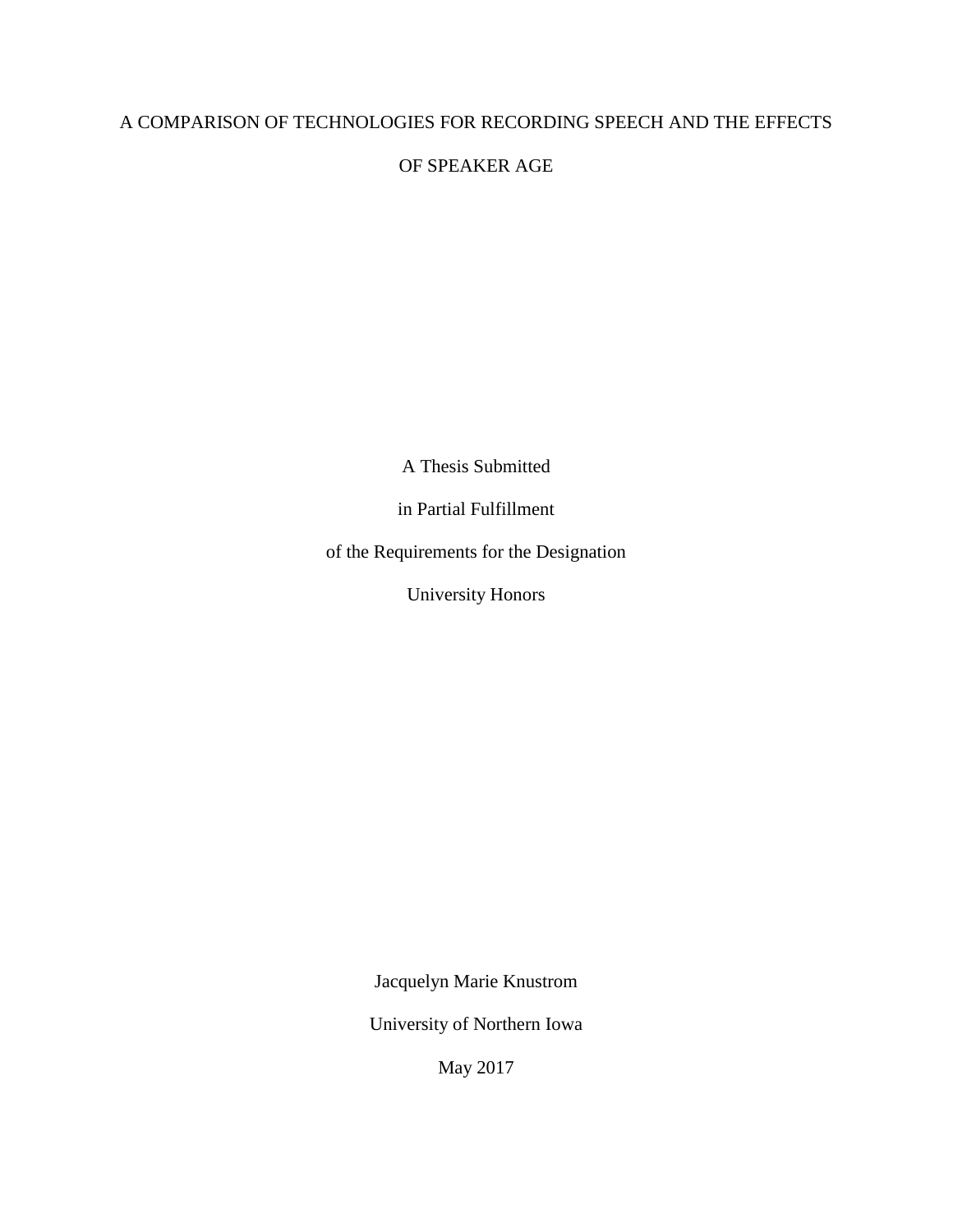## A COMPARISON OF TECHNOLOGIES FOR RECORDING SPEECH

This Study by: Jacquelyn Knustrom

Entitled: A Comparison of Technologies for Recording Speech and the Effects of Speaker Age

has been approved as meeting the thesis requirement for the Designation University Honors

 $\overline{a}$ 

Date Dr. Lauren Nelson, Honors Thesis Advisor, Communication Sciences and Disorders

Date Dr. Jessica Moon, Director, University Honors Program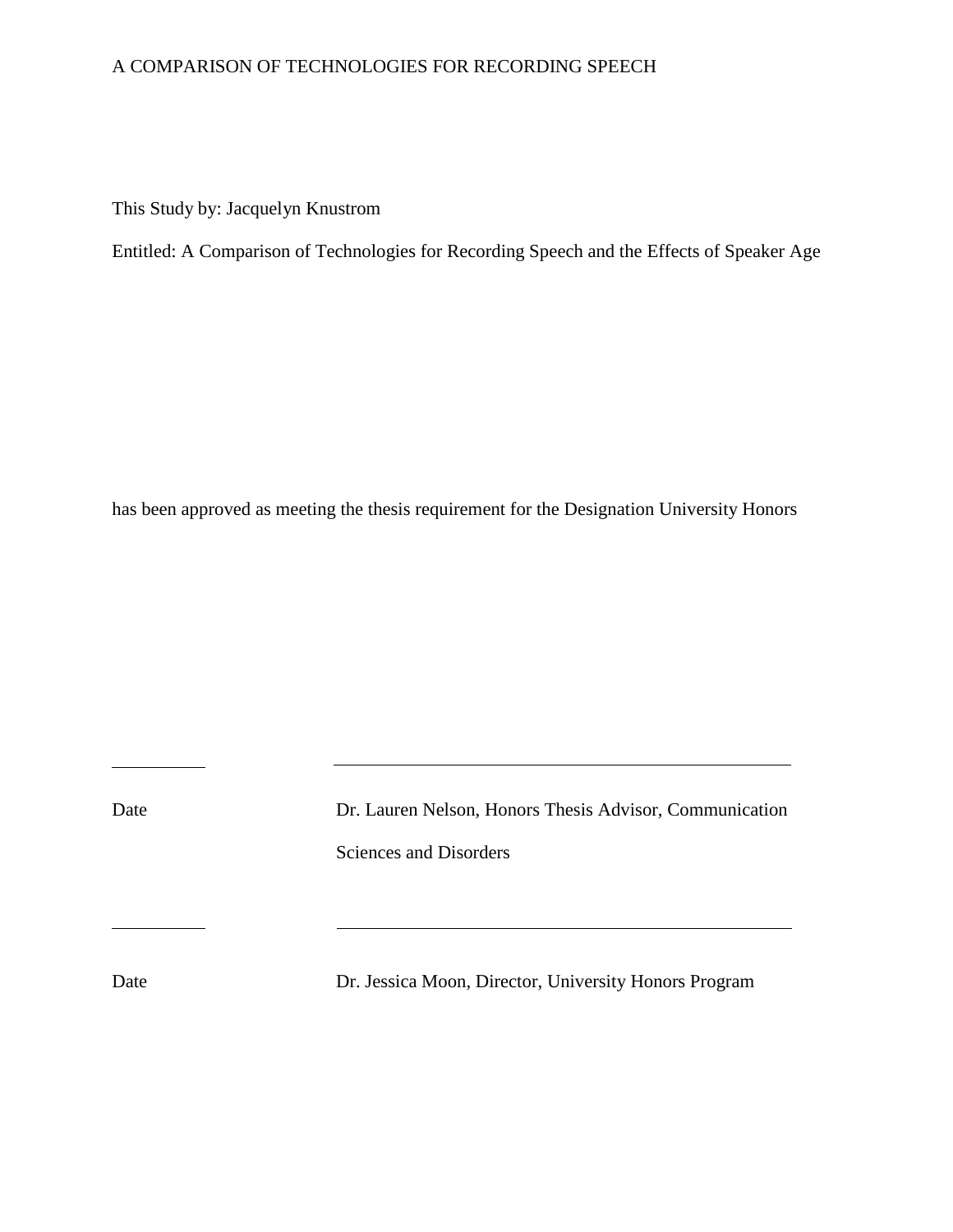#### **Abstract**

The purpose of this study was to compare recordings of speech samples obtained with a dedicated recording device to those from more readily available devices. Speech recordings are used by professionals in the field of communication sciences and disorders to identify and transcribe features of an individual's speech, regardless of his or her age. This process requires high-quality recordings, but devices intended to produce such recordings are often expensive, not easily accessible, and have few uses. This research addressed the following questions: (A) What combination of microphones and recording devices provides the clearest speech sample based on a signal-to- noise ratio? (B) Does peak clipping distort recorded speech samples for certain combinations of microphones and recording devices? (C) Are differences present between the quality of recordings for different devices dependent on the subject's age (i.e., child or adult)? Participants included 4 male and 5 female adults, ages 18-26, and 4 male and 4 female children, ages 5-10. Participants identified English as their first language, had hearing within normal limits, and had no communication disorders. Each participant was recorded performing three speech tasks. Speech was recorded simultaneously on a dedicated recording device, a personal computer, and an iPad, each paired with an omnidirectional, condenser lavalier microphone. Recordings were analyzed for signal-to-noise ratio (SNR) and instances of peak clipping. Results were compared by device and age group. Analyses revealed that the iPad yielded highest average SNR, but had the most variable values in most comparisons. The dedicated recording device generally had the lowest average SNR, but was the least variable. Peak clipping was not a significant factor for any device. No adult participants produced clipped signals, while three children did. Results suggest that readily available devices such as personal computers and iPads are appropriate for the types of acoustic analysis performed in this study.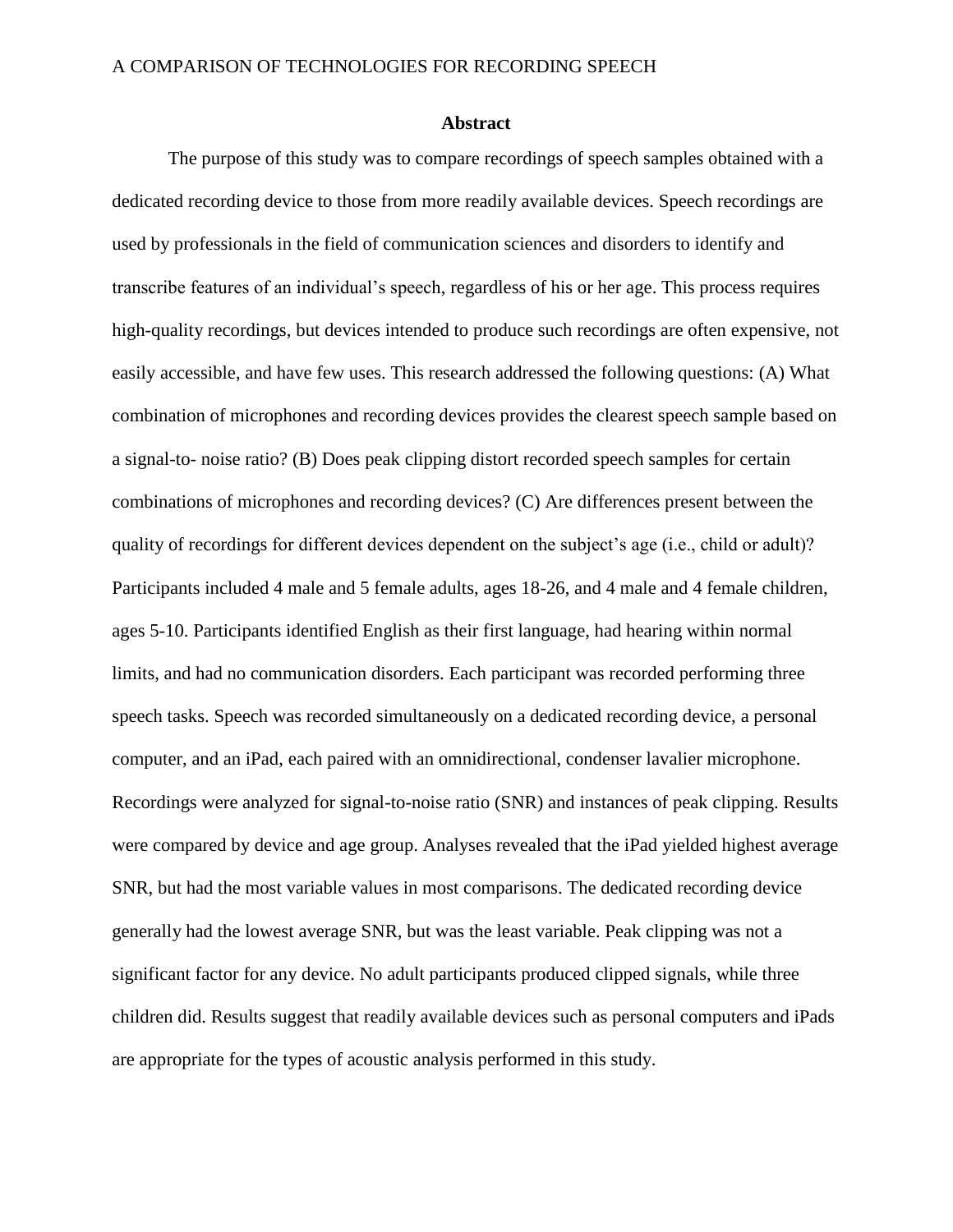#### **Introduction**

This project investigated the quality of recordings obtained with a dedicated recording device in comparison to more readily available devices. High quality recordings of speech samples are essential to effective instruction and research in the field of communication disorders. Professionals in the field of communication disorders need to identify and transcribe specific details about individuals' speech. The dedicated recording devices that are intended to provide high quality signals are not readily available and can be expensive. If recordings from non-professional devices were sufficient they could be more cost effective and available in more environments.

Speech samples were recorded on three different devices in combination with three microphones. A free software application, Praat (http://www.fon.hum.uva.nl/praat/), which allows analysis, synthesis, and manipulation of speech recordings was used to determine signalto-noise ratio and determine the presence or absence of peak clipping in recordings of three types of speech samples. Signal-to-noise ratio (SNR) is a measure which compares the strength of a signal to that of the ambient or background noise. Peak clipping occurs when the amplitude of a sound wave exceeds the range which the equipment can handle. These analyses provided comparable measures of the quality of the recordings made with different device and microphone combinations.

#### **Review of Literature**

Speech-language pathologists (SLPs) assess and treat many aspects of communication and swallowing. Included in communication are speech production and fluency, voice, resonance, language, cognition, and hearing (American Speech-Language-Hearing Association [ASHA], 2016). In order to optimize their patients' ability to communicate, SLPs must be able to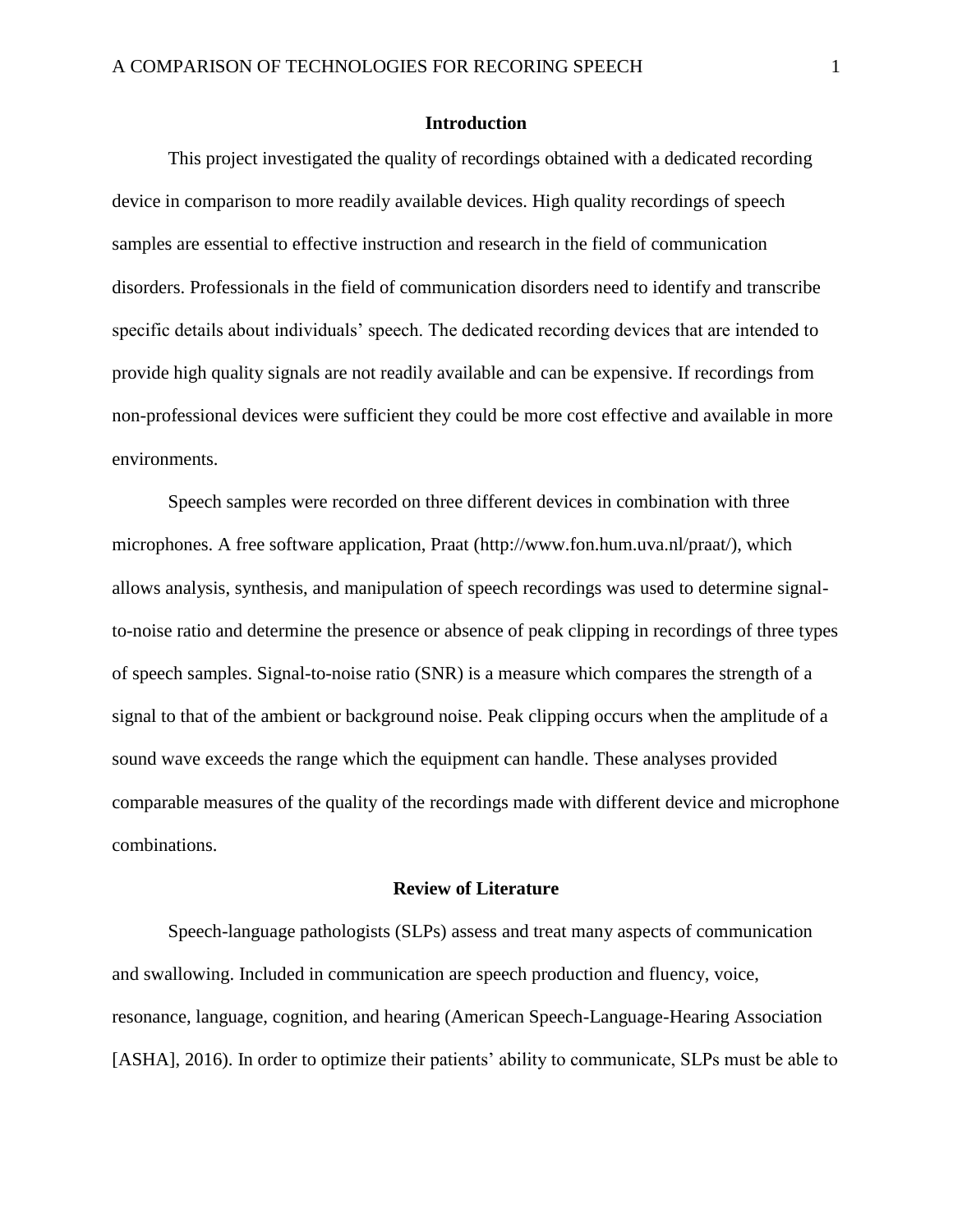correctly diagnose and efficiently treat communication disorders. Extensive education is needed to acquire the skills to do this.

#### **Transcription**

Phonetics is an area of study that is important for the field of communication disorders. Phonetics is the scientific study of speech sounds, regardless of languages in which they are used (Louko & Edwards, 2001; Small, 2016). The sounds of a language, or phonemes, are classified by their place of production, manner of production, which refers to how the articulators are configured to achieve the sound, and whether the sound is voiced or unvoiced, referring to vocal fold vibration (Small, 2016). Speech samples can be phonetically transcribed for analysis using a specially designed system, the International Phonetic Alphabet (International Phonetic Association, 1999). Analyses of phonetic transcriptions can help SLPs make a diagnosis of a speech disorder; however, phonetic transcription of speech presents several difficulties (Louko & Edwards, 2001).

Clinicians encounter difficulties when trying to transcribe at the same rate as the client's speech. In addition, holding the attention of certain client populations and transcribing their speech simultaneously is challenging. This means that clinicians often record speech samples and transcribe them after meeting with their clients. When transcribing predetermined passages or lists, the clinician is aware of the target sounds. This can result in close listening for each phoneme, which is beneficial, or it can lead to expectation errors in which the clinician perceives a correct sound that was not produced, which is not beneficial. In contrast, conversational speech samples can be problematic because intelligibility may be low and the clinician may have limited knowledge of the target sounds. Correctness is difficult to calculate if the target word is unknown (Louko & Edwards, 2001). Although transcribing from a recorded sample cannot eliminate these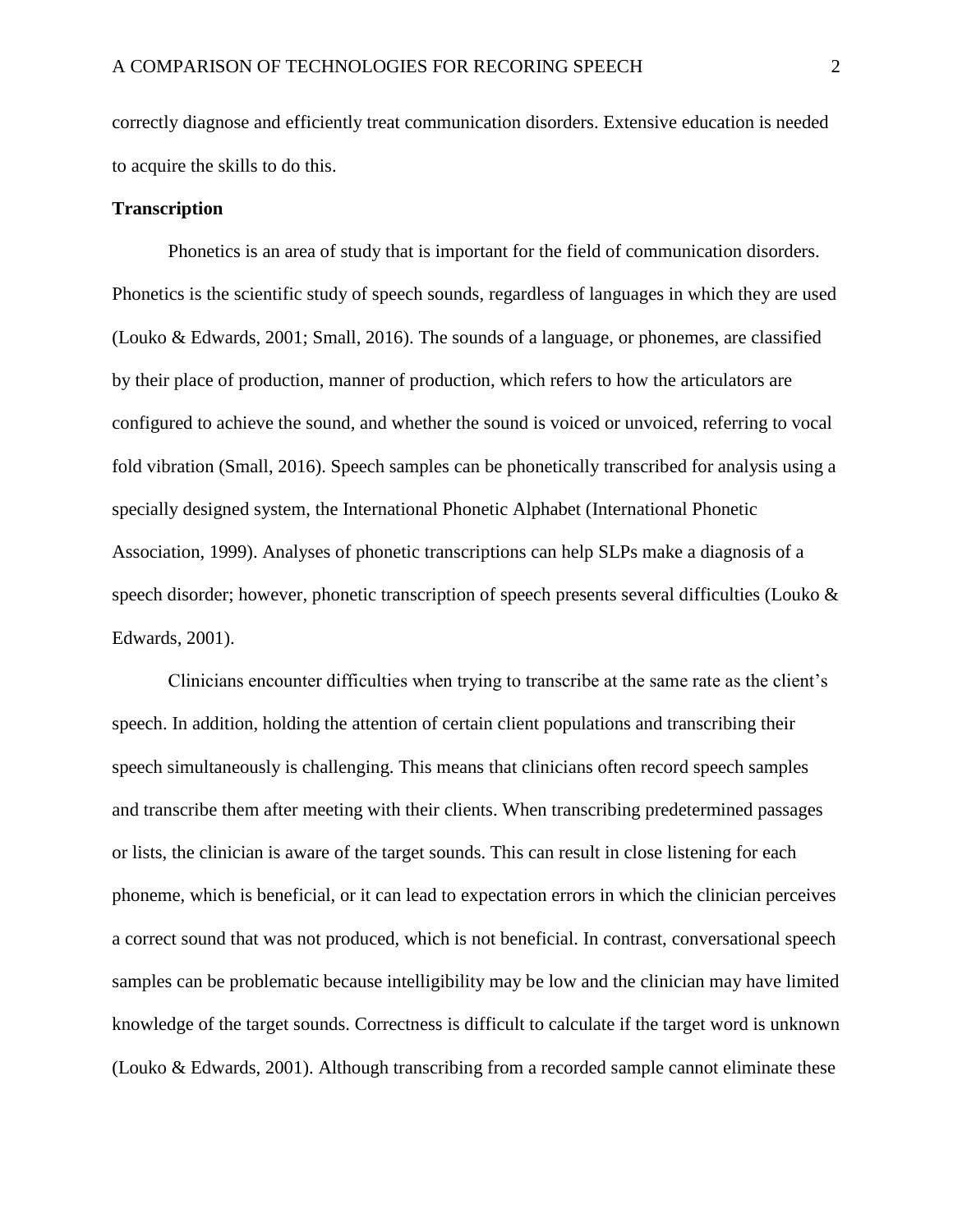challenges entirely, transcribing from a recording has many advantages. Recordings allow replaying and segmenting shorter sections of the speech sample. When listening to the recording, transcribing is the only focus of the clinician. Additionally, the clinician can create more ideal listening conditions such as listening in a quiet setting and listening through headphones. To achieve the best results and ensure accurate transcription, the clinician needs a high quality recording (Huckvale, 2009).

#### **Equipment Demands**

When selecting equipment for recording speech, one must consider both the microphone used to obtain the sample and the recording device. The purpose of microphones in voice and speech research is to convert sound pressure signals to electric signals with characteristics that are similar to speech (Svec & Grandqvist, 2010). Because this differs from the function of most microphones, professionals who record speech need to take special considerations.

Omnidirectional microphones have equal sensitivity to sound sources from any direction. Directional microphones respond differently to different directions. Howard and Murphy (2007) stated that omnidirectional condenser microphones are best for single source sounds recorded for research purposes. A critical distance from the source, in this case the speaker, also needs to be determined. This type of microphone can be connected to a variety of recording devices which may or may not result in the same quality of recording. Also, voice characteristics differ by population which may impact the recording (Howard & Murphy, 2007).

The average fundamental frequency for an adult male is 116.5 Hz. For adult females it is 207.7 Hz, while children average 277.2 Hz (Howard & Murphy, 2007). Microphones pick up a limited range of frequencies. To produce quality recordings this range must be inclusive of all frequencies that speakers of any age and gender could produce. Internal noise of the microphone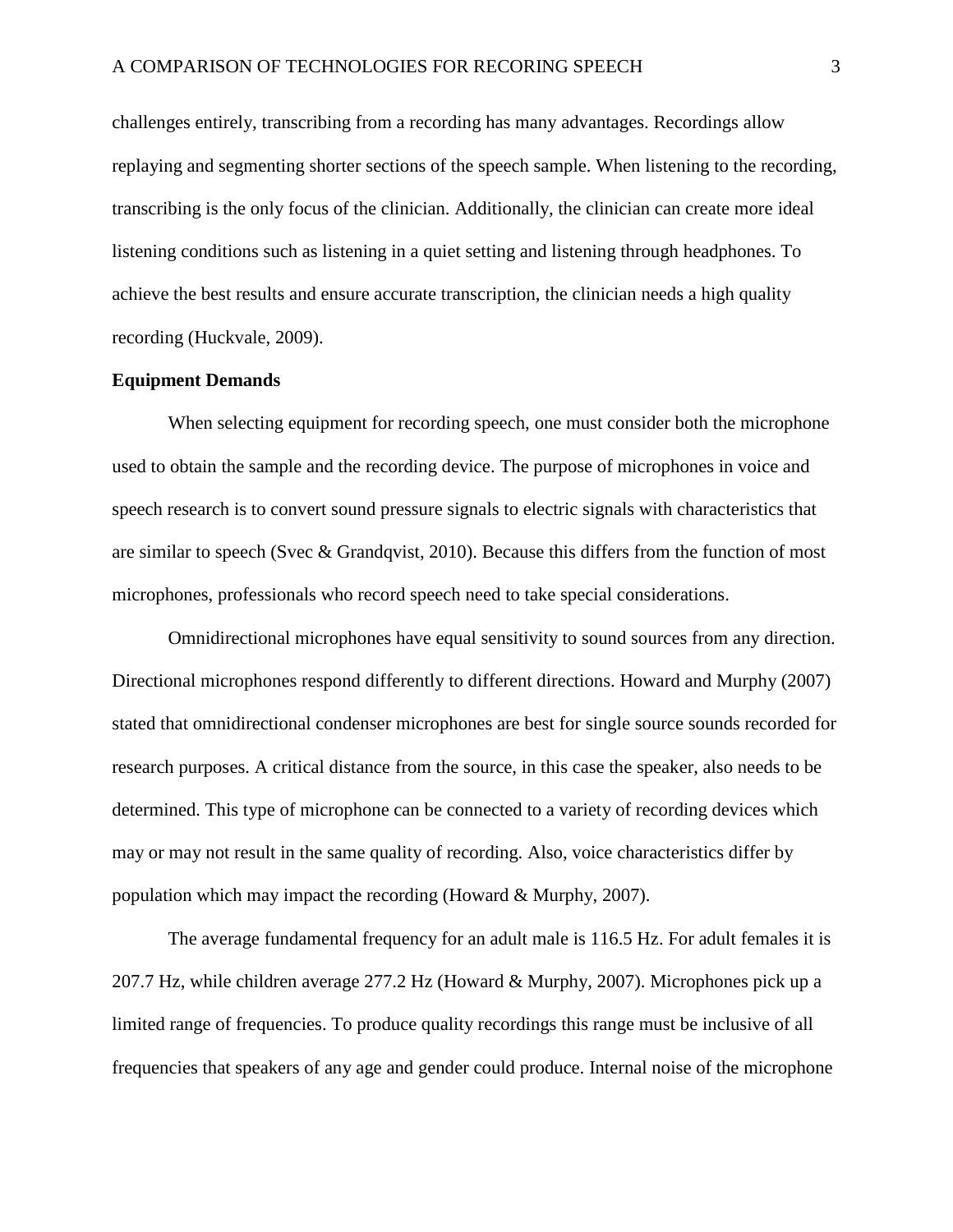also should be lower than even the softest possible phonations in anticipation of soft-speaking clients (Svec & Grandqvist, 2010). Clinicians should also take into account that children may have trouble sitting still and maintaining the optimal distance from the microphone. Headset microphones ensure a constant distance and reduce the effect of environmental noise (Barsties & De Bodt, 2014). In order to accurately compare the quality of recording technologies, optimal microphones must be paired with the recording devices.

Little research has been done toward determining minimal hardware requirements for quality speech recordings. However, some varying conclusions have emerged in the current literature. Vogel and Maruff (2008) analyzed identical speech samples recorded using three different methods: a dedicated recorder, a disc recorder, and a laptop computer. Each was used with a different head-mounted microphone. This study showed that specialized hardware was necessary for analysis of certain acoustic features, whereas the other methods were sufficient for investigating key features of frequency and timing. Vogel and Maruff concluded that dedicated recorders were best for recording and analyzing pitch and intensity perturbation. Other methods such as a laptop computer were sufficient for investigating characteristics such as jitter and noise-to-harmonic ratio.

Through their investigation of microphone characteristics, Svec and Grandqvist (2010) were able to compile a list of recommendations for selecting a microphone. They stated that "different phonation tasks pose different demands on microphones" (p. 365). Inexpensive microphones may be appropriate in certain situations, but if specifications including optimal distance, dynamic limits inclusive of all voice levels, and frequency limits suitable for all speakers are not available, they should not be used for voice and speech research.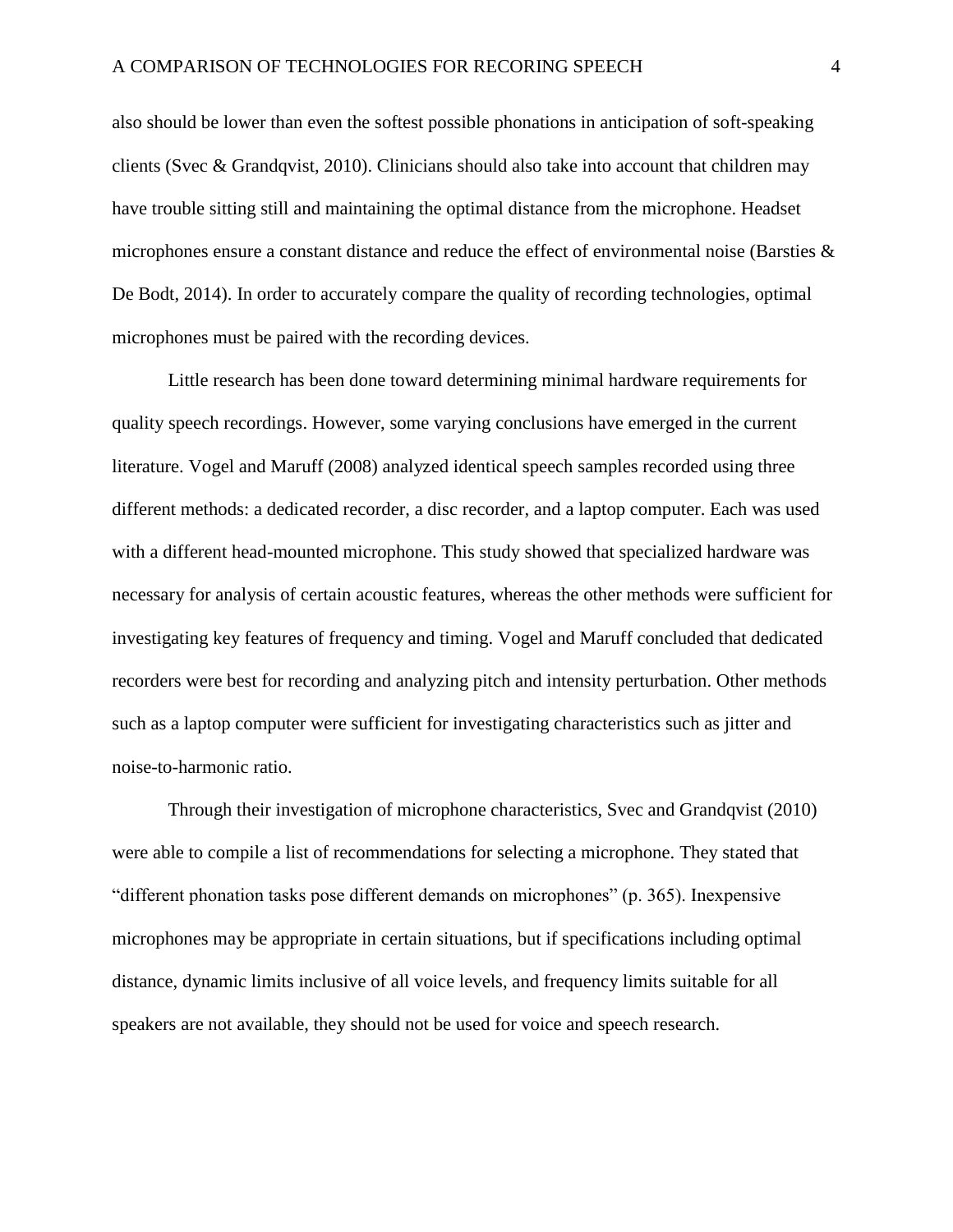Deliyski, Evans, and Shaw (2004) used multiple software systems to analyze acoustic signals recorded on several combinations of computers and microphones. Their conclusions supported the National Center for Voice and Speech's recommendation of professional, headmounted, condenser microphones. They asserted that data acquisition systems that cannot accept this type of microphone should not be used for acoustic assessment and research. This recommendation was also supported by Barsties and De Bodt (2014), though they indicated a need for more research to document the recommendation.

Speech-language pathologists perform many analyses that require high quality speech and voice recordings. These range from phonetic transcriptions of the speech sounds in a sample to analysis of the acoustic properties of the sample, even to the level of analyzing the properties of individual speech sounds (Small, 2016). To date SLPs have limited guidance regarding the selection of microphones and recording devices for different recording purposes. The guidance that is available often is somewhat dated and does not reflect the most current recording technologies available with laptop computers or tablets and smart phones. Thus, the purpose of this research is to compare different types of recording technology and provide SLPs with information they need to select technology for recording speech samples.

#### **Research Questions**

This research will address the following questions: (A) What combination of microphones and recording devices provides the clearest speech sample based on a signal-tonoise ratio? (B) Does peak clipping distort recorded speech samples for certain combinations of microphones and recording devices? (C) Are differences present between the quality of recordings for different devices dependent on the subject's age (i.e., child or adult)?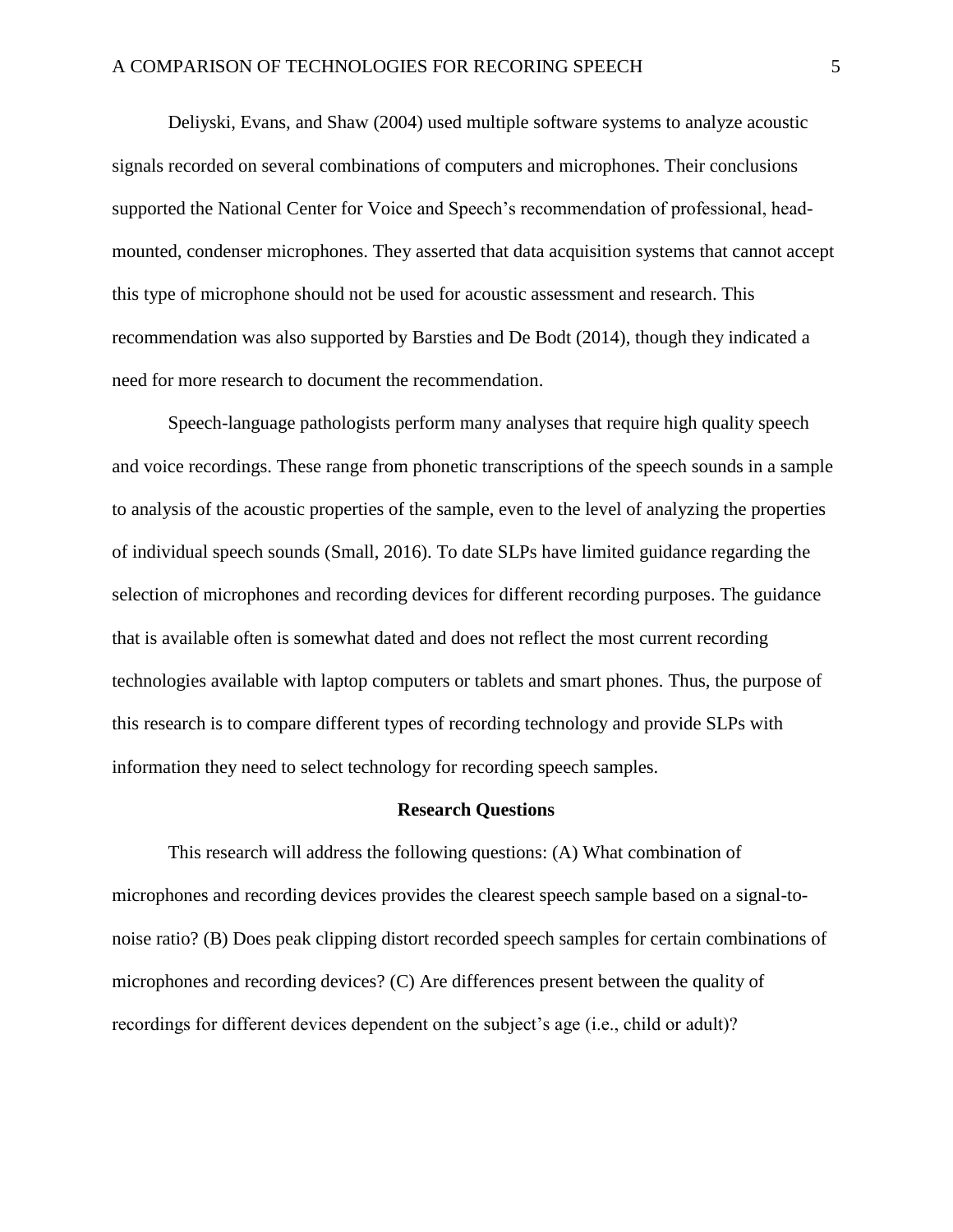#### **Hypothesis**

The researcher hypothesized that differences in signal-to-noise ratio would not be statistically significant. With careful selection and pairing of recording technologies and microphones, little to no clipping was expected. These results would confirm that more readily available devices are sufficient for obtaining quality speech samples.

#### **Methodology**

#### **Participants**

Participants in this study included nine adults, five females and four males, and eight children, four females and four males. One adult participant was excluded randomly from comparative analysis to keep sample sizes equal. Adult participants' ages ranged from 18 to 26 and child participants were between the ages of 5 and 10. Institutional Review Board approval was obtained and its protocols were followed for the use of human participants. Participants were recruited via email and fliers posted around the University of Northern Iowa's campus and in the department of Communication Sciences and Disorders. Recruited adults received a form describing the study and provided signatures of agreement to participate (see Appendix A). Parents of child participants signed a permission form and oral consent to participate was obtained from the children (see Appendix B). Participants were asked to identify their date of birth, gender, whether or not they have had a hearing screening and the status of their hearing, their native language, history of speech therapy, and health at time of testing. Parents of child participants were asked to provide this information. Individuals who had hearing that was not within normal limits, did not identify English as their first language, or had a communication disorder were excluded from participation. Present health was addressed to ensure health factors were not likely to alter the quality of the speech recording. If interested individuals met the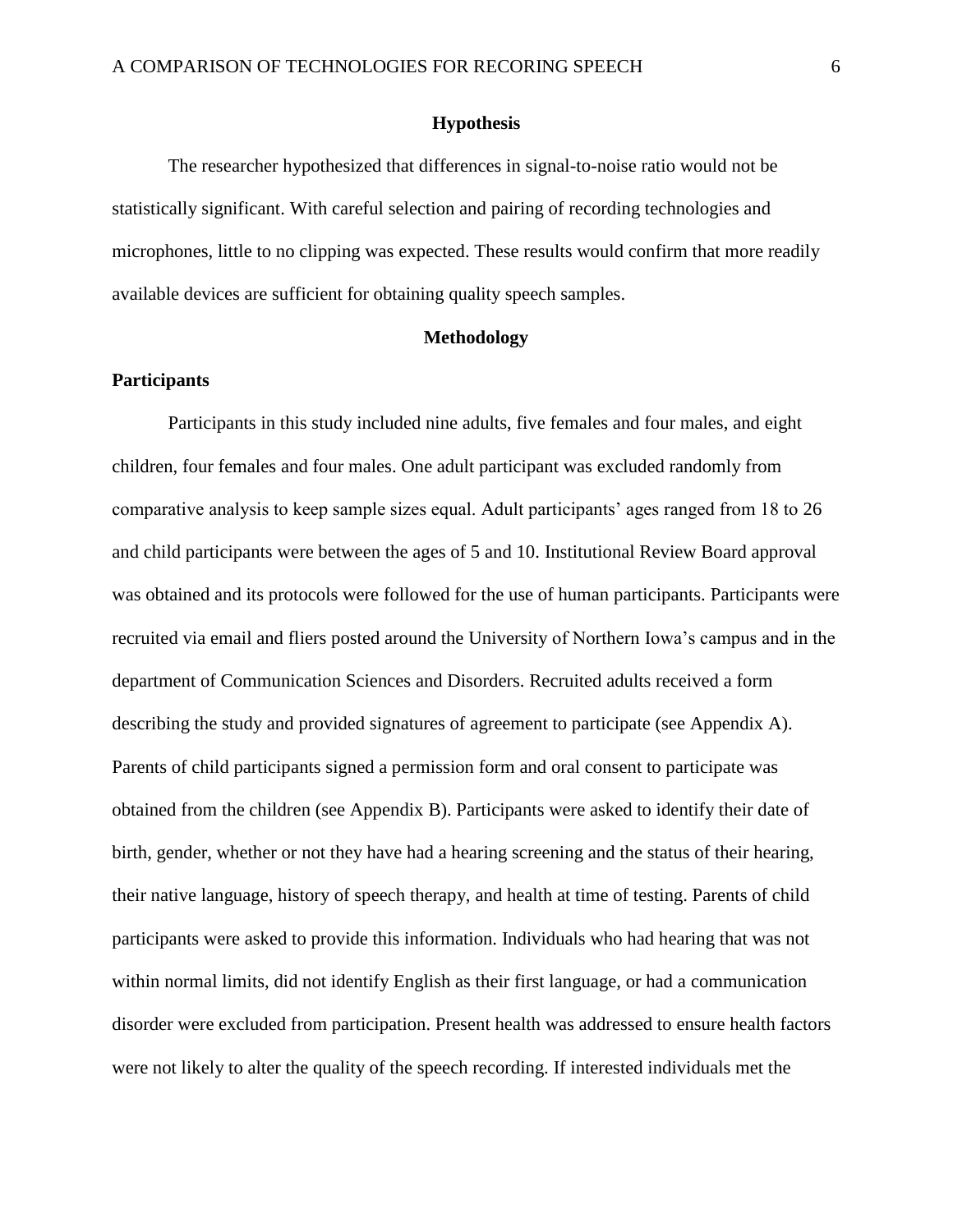requirements, succeeding recording sessions involved three speech tasks being recorded by three distinct microphone and device combinations.

#### **Equipment**

The three devices used to record speech samples were the Marantz PMD 660, an HP 2000-2b19WM personal computer with the recording application Audacity, version 2.1.2 http://www.audacityteam.org/, and an iPad generation four with recording app Voice Record Pro. The Marantz PMD 660 represented a professional, dedicated recording device, whereas the personal computer and iPad represented more readily available technologies that are capable of obtaining speech recordings through free applications. After investigating the best microphones for recording speech, the researcher decided that each device would be paired with an omnidirectional, condenser lavalier microphone, consistent with Howard and Murphy's recommendations. Lavalier microphones feature clips for hands free use. An Audio-technia AT803 was paired with the Marantz device, a MOVO USB-MI with the personal computer, and a Shure MVL with the iPad. These microphones were chosen because they fit the determined criteria, had input compatible with their respective devices, fell within the same price range (i.e., \$100 to \$150), and were rated similarly in quality. The researcher selected lavalier microphones rather than head mounted microphones because of the need to record to three different recording devices simultaneously. This was not possible with a head mounted microphone. The titles of the microphone, app, and recording device combinations will be shortened to Audacity, iPad, and Marantz in this paper, though these refer to the entire recording system. Each device and microphone pairing recorded three samples for each participant.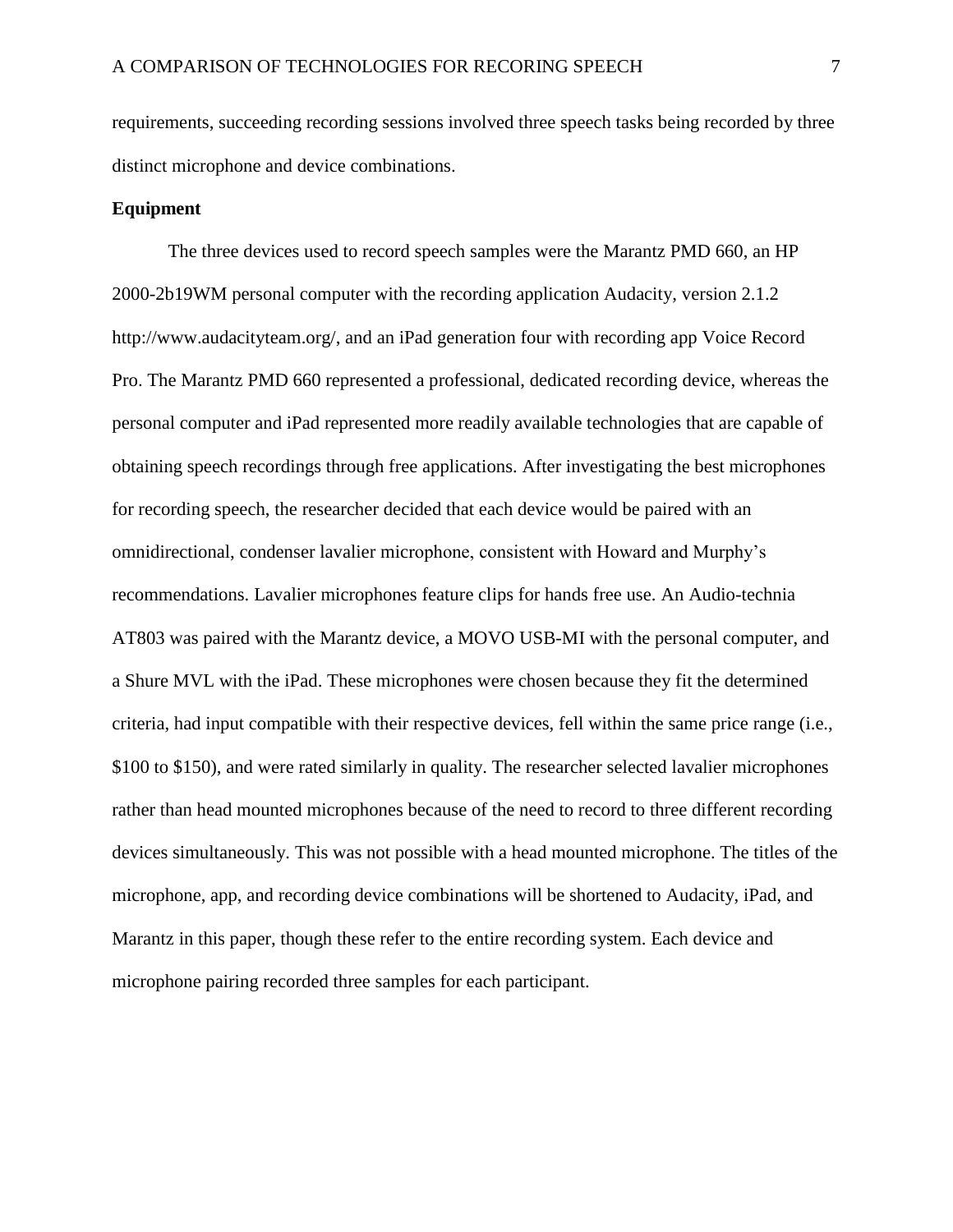#### **Speaking Tasks**

The researcher asked participants to produce three samples: a standard reading passage, a word list, and a conversational speech sample. Three tasks were decided on to present a variety of phonation tasks, challenging the microphones in different ways as described by Svec and Grandqvist (2010). These types of speaking tasks also represented the variety of speech samples that SLPs need to record when working with clients. The Grandfather Passage, a standard, phonetically balanced passage used in speech sample acquisition was read by adult participants. Children were asked to read a more age-appropriate phonetically balanced passage, the Caterpillar Passage. A list of 94 words was compiled to feature each English phoneme in every position: initial, medial, and final. The passages and word list are featured in Appendixes C-E. The variation of speech sounds and their positions in both the passage and the word list ensured that recording technologies could capture accurately sounds of any frequency and intensity. Participants were instructed to read the passage at a comfortable rate. When producing the word list, participants were asked to pause two to three seconds between each word on the list. For children who were not yet able to read, the investigator read one sentence or phrase of the Caterpillar Passage at a time and asked the child to repeat the sentence until the child produced the full passage. Similarly, the investigator read one word from the list at a time and the child repeated those words to complete the list. For the final speech task, participants engaged in a conversation with the investigator. They were prompted to describe their favorite vacation. The target length of the conversational sample was two minutes. If participants did not speak this long, they were further prompted with questions about their experience, such as "Who did you go with?" and "What was your favorite activity while you were there?"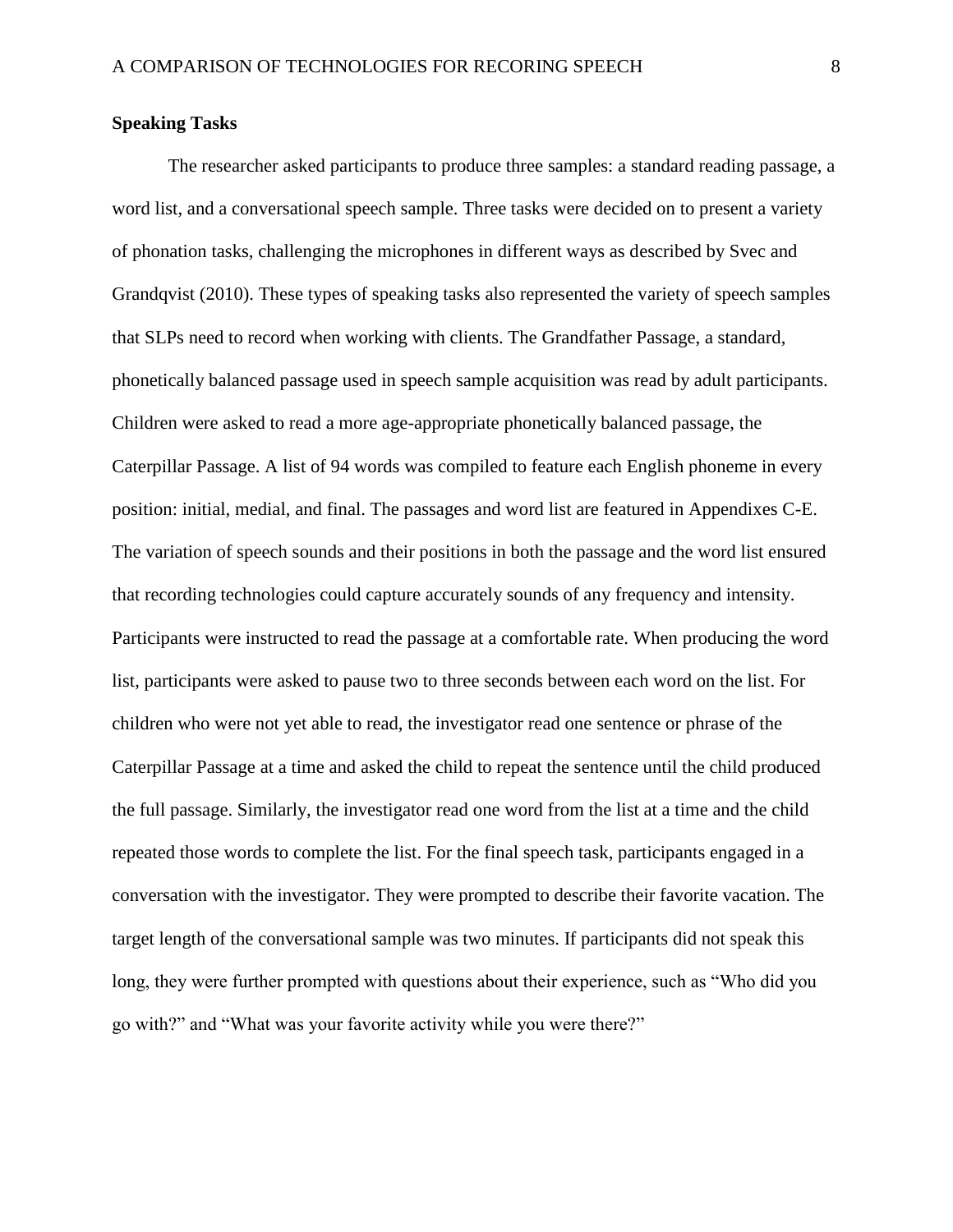#### **Environment**

Of the 18 recording sessions, 16 took place in a therapy room of a university, speech and hearing clinic. The remaining two were completed in a small, quiet room intended to have acoustic properties similar to those of the therapy rooms. Participants read or repeated first the Grandfather or Caterpillar passage, then the word list, and ended with the conversational speech sample. The speaking tasks were recorded concurrently on the three devices to minimize participant inconvenience and to provide similar samples for the devices to record. The three microphones were attached to a lanyard around the participant's neck at a measured distance of 15 centimeters from mouth to microphone. Participants were instructed to maintain this distance to the best of their ability and avoid touching the microphones with their hands or the table surface in front of them.

#### **Analysis**

All three devices produced recordings with the .wav file type. At the completion of a recording session, the recordings from all three devices were transferred to the researcher's laptop computer. All recordings were opened in the Praat acoustic analysis software. Praat is a flexible tool with many different choices for analyzing speech and other acoustic samples (Boersma & Weenink, 2017; van Lieshout, 2003). For this study, signal-to-noise ratio and instances of clipping were determined from the provided waveform view and spectrogram. Signal-to-noise ratio is a measure which compares the strength of a signal to that of the ambient or background noise. The point of highest signal intensity in each sample was used as the signal value. The noise value was computed by segmenting the recording into five sections and averaging an instance of noise from each. The duration of the signal for the passage and conversational speech sample tasks were divided by five and the first available 0.25 seconds of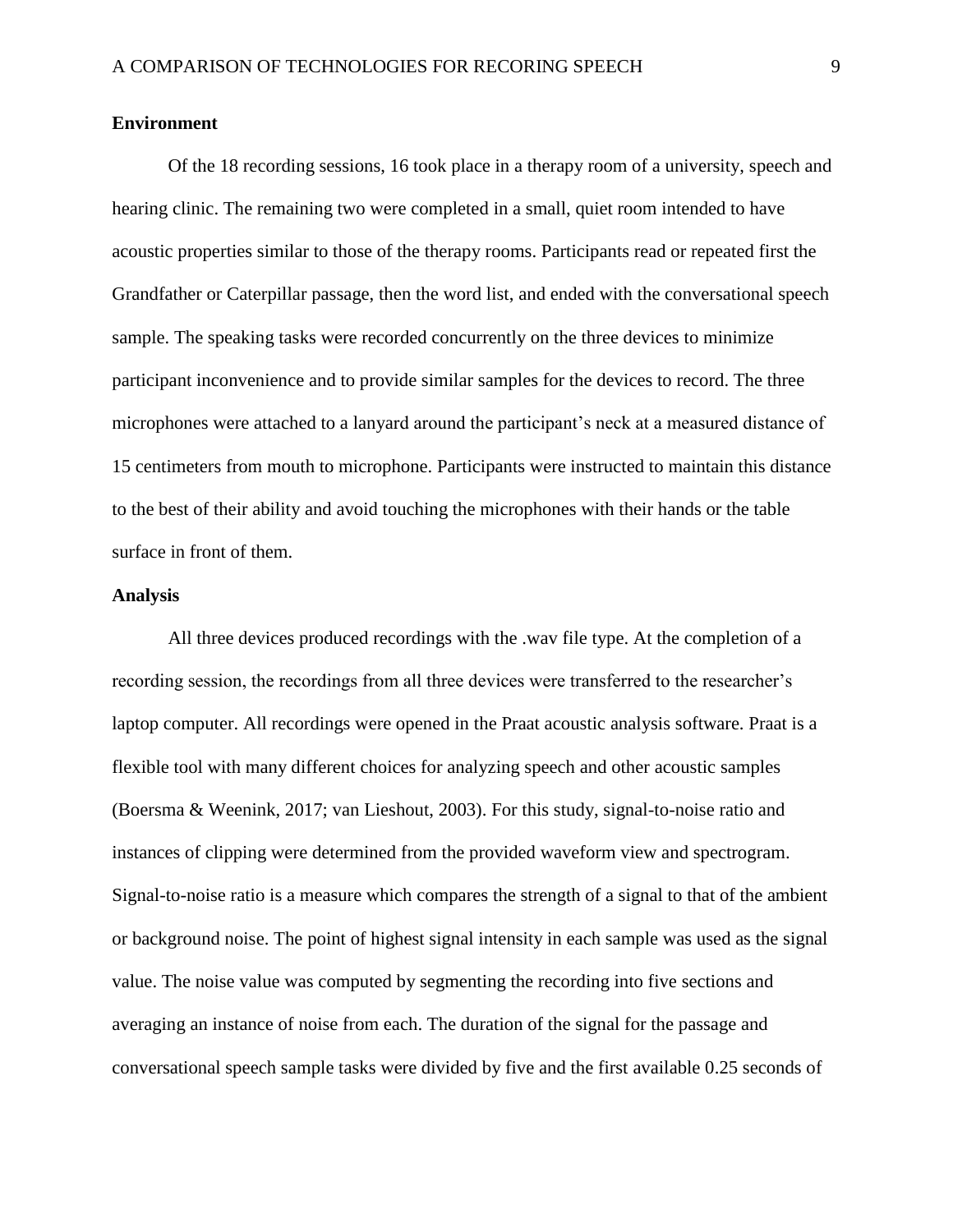noise from each segment were used for averaging. The 94 words on the list were divided into five sections and a word was randomly selected from each section. The first available 0.25 seconds of noise following the designated words were used for averaging in each of the recordings. Noise was considered to be sound produced by the recording device plus ambient or background noise. Unintentional, non-speech sounds from the speaker or environment were not included as signal or noise. The most intense signal value was divided by the average of the five instances of noise to determine signal-to-noise ratio. The signal-to-noise ratios were then averaged by participant group for each speech task and further analyzed.

Mean and standard deviation of SNR was first computed for the overall group, adults and children, and by recording equipment for each of the three tasks. The overall means were compared across the devices within tasks as an indication of overall quality of recording, as measured by SNR. Adults and children were then separated within tasks and means and standard deviations were calculated separately for each device. From these values, 95% confidence intervals were determined. The confidence intervals reflected the standard error around the mean. These values were plotted to provide side-by-side comparison of ranges for each device and microphone combination. Following analysis of SNR values, recordings were inspected for instances of clipping. The researcher originally planned to report SNR and clipping separately for the adult male and female speakers. The number of participants in each group was small and further dividing the adult group into males and females was not practical.

Clipping occurs when the amplitude of a sound wave exceeds the range which the equipment can handle. This may result in a distorted or less clear signal. As a measure to prevent clipping, sound tests were conducted prior to recording of the three speech tasks. Participants were asked to count to ten and read aloud the first two sentences of the passage. The volume unit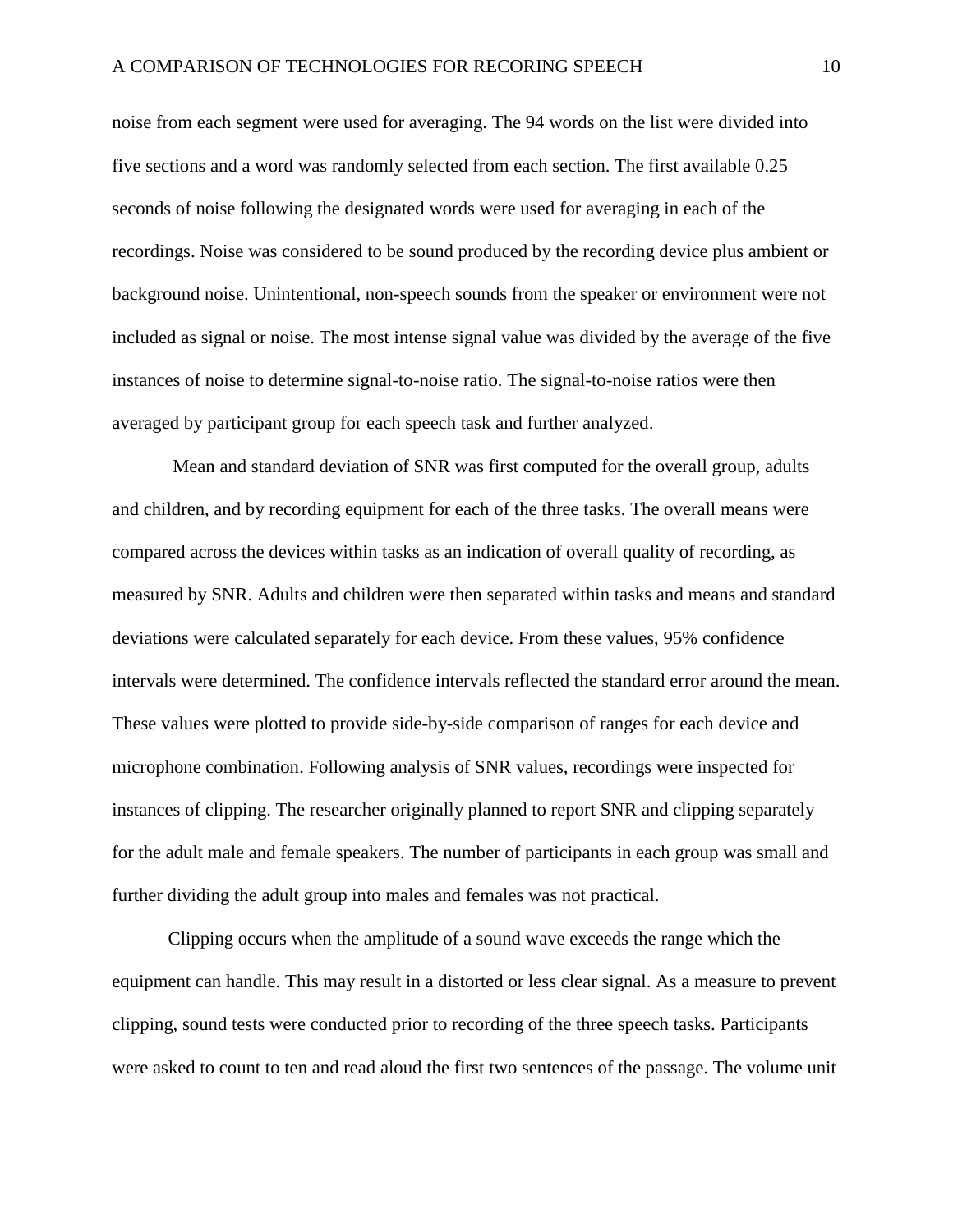meter on each of the devices was monitiored during these tests and adjustments were made if the signal was entering the yellow or red area of the meter. A display of yellow or red during recording was not necessarily indicative of an occurrence of clipping. Instances in which the signal exceeded the analysis window in Praat, resulting in a value display of 1 were considered clipped (Boersma & Weenink, 2017). The number of instances of clipping was counted for each recording. Recordings in which an unintentional noise, such as a slamming door, resulted in a signal of 1 were not counted as clipping. The number of instances of clipping was compared by device and microphone combination and by sample population.

#### **Reliability**

An independent rater reanalyzed 100 of the data points for signal-to-noise ratio selected at random. The interrater percentage of agreement for this reanalysis was 83%. The Praat displays intensity values as  $\pm$  for recorded sounds and maximum intensity of a signal is the absolute value. The independent rater noted that the examiner recorded the positive value 17 times when the negative value actually reflected maximum intensity. However, this difference had minimal impact on the findings of the study. Values were calculated to three decimal points and the difference was greater than .01 in only one instance. The interrater percentage of agreement using this more lenient criteria was 99%.

#### **Results**

#### **Signal-to-Noise Ratio**

**Passage.** The overall means and standard deviations for the recordings of the reading passage are shown in Table 1. The overall mean of SNR for the recordings captured by the MOVO microphone and Audacity personal computer app for the reading passage task was 56.176 (*SD* = 41.810). For the Shure microphone with the Voice Record Pro iPad app the mean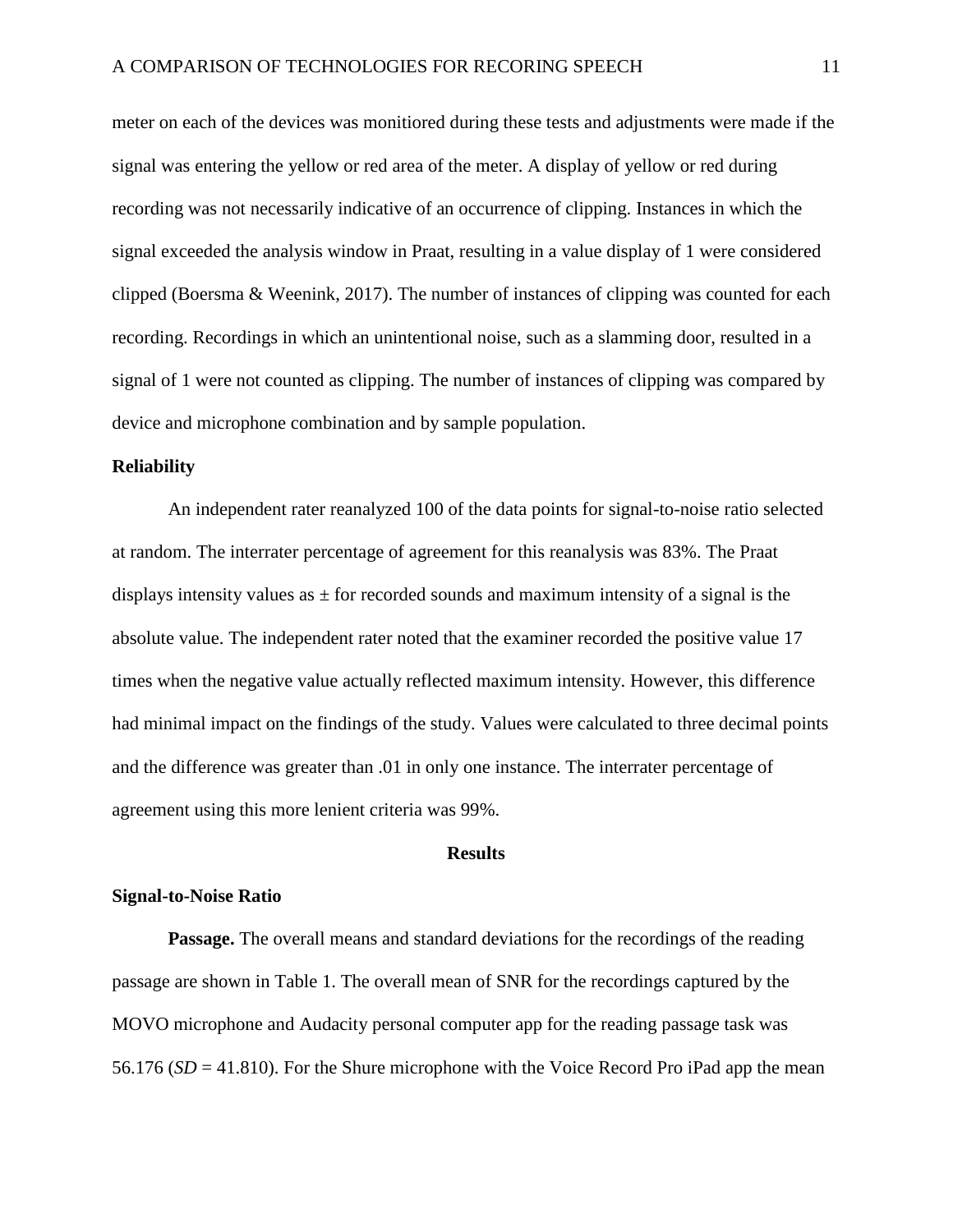was 75.117 (*SD =* 46.327). The recordings from the Audio-technia microphone and Marantz recorder had a mean of 32.977 (*SD =* 22.362) for this task. These values are expressed in Table 1. The average signal-to-noise ratio was greatest for the iPad recordings, but its values were also the most variable. The Marantz produced the lowest average SNR, but was the most consistent with the smallest standard deviation. These results were consistent when data were divided into adult and child sample populations.

|                           | <b>Audacity</b> | iPad   | <b>Marantz</b> |
|---------------------------|-----------------|--------|----------------|
| <b>Mean</b>               | 56.176          | 75.117 | 32.977         |
| <b>Standard Deviation</b> | 41.810          | 46.327 | 22.362         |

Table 1: Overall SNR Results for Recordings of the Reading Passages for Children and Adults

Table 2 displays the means and standard deviations for SNR computed separately for the adult and child groups. These findings are also displayed in Figure 1. The adult participants' recordings from the PC had a mean SNR of 49.784 (*SD* = 19.771). This resulted in a confidence interval of 35.51-83.05 and standard error of measurement (*SEM)* of 14.27. As shown in Table 3, the recordings of child speakers from the same device had a mean of  $61.235$  ( $SD = 56.61$ ), resulting in a confidence interval of 13.9-108.58 and a SEM of 47.34. The mean for adult recordings from the iPad was  $65.961$  ( $SD = 21.013$ ), resulting in a confidence interval of  $55.61$ -88.92 and a SEM of 10.35. The child recordings from the iPad had a mean of 84.274 (*SD* = 62.975), resulting in a confidence interval of 31.62-136.93 and standard error of 84.274. The Marantz recorder produced a mean of 33.702 (*SD =* 22.480) for adults. These recordings had a confidence interval of 55.61-88.92 and a SEM of 16.95. For the children, the mean of Marantz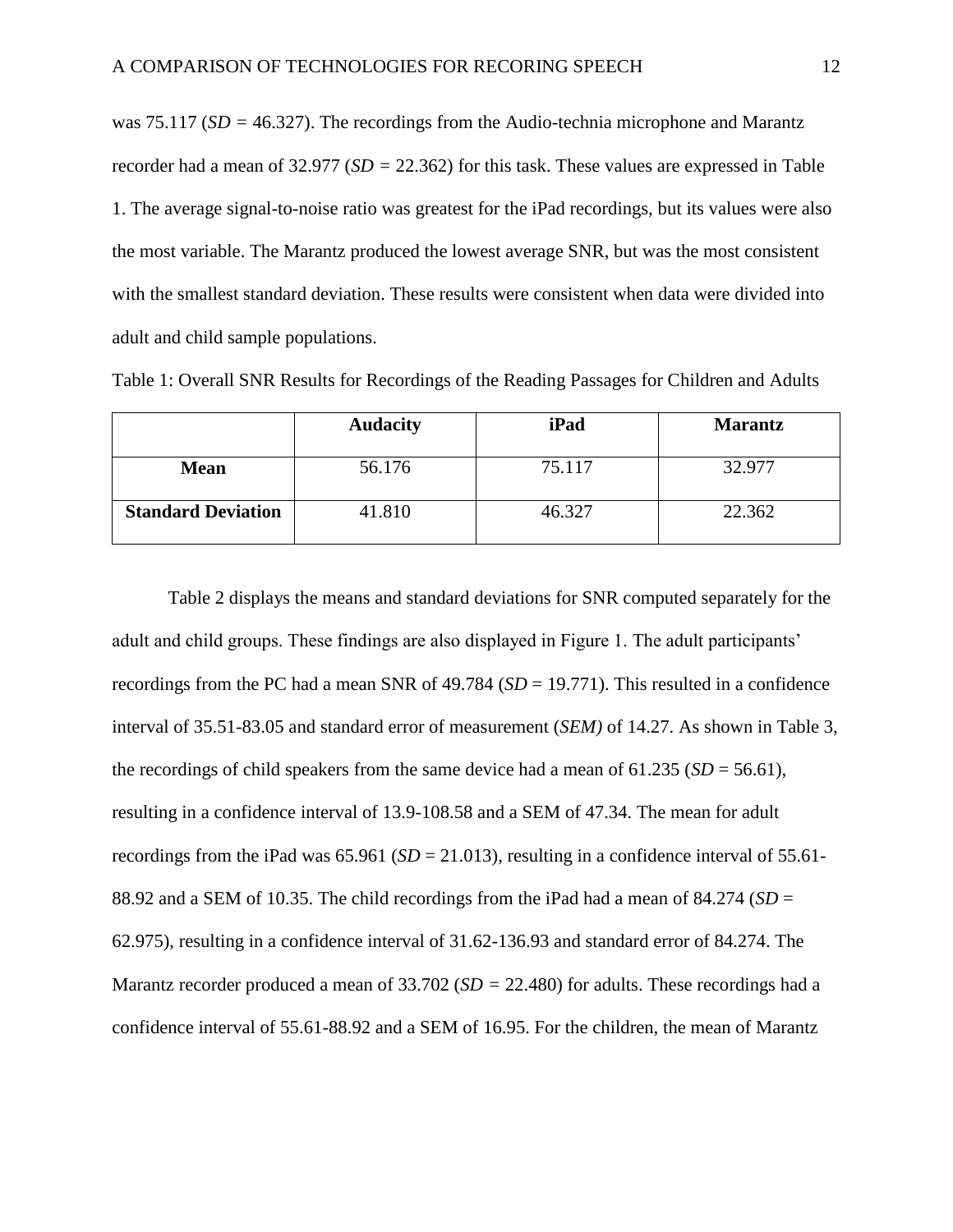recordings in this event was 32.777 (*SD =* 24.512), resulting in a confidence interval of 12.28-

#### 53.27.

Table 2: SNR for Adults Recorded While Reading the Grandfather Passage

|                                   | <b>Audacity</b> | iPad        | <b>Marantz</b> |
|-----------------------------------|-----------------|-------------|----------------|
| <b>Mean</b>                       | 49.783          | 65.961      | 33.702         |
| <b>Standard Deviation</b>         | 19.771          | 21.013      | 22.480         |
| 95% Confidence<br><b>Interval</b> | 35.51-83.05     | 55.61-88.92 | 16.75-66.21    |
| <b>Standard Error</b>             | 14.27           | 10.35       | 16.95          |

Table 3: SNR for Children Recorded While Reading the Caterpillar Passage

|                                   | <b>Audacity</b> | iPad         | <b>Marantz</b> |
|-----------------------------------|-----------------|--------------|----------------|
| <b>Mean</b>                       | 61.236          | 84.274       | 32.777         |
| <b>Standard Deviation</b>         | 56.616          | 62.975       | 24.512         |
| 95% Confidence<br><b>Interval</b> | 13.9-108.58     | 31.62-136.93 | 12.28-53.27    |
| <b>Standard Error</b>             | 47.34           | 52.65        | 20.5           |

Consistent with the overall values, the mean SNR was highest for recordings taken by the iPad for both adults and children. The standard deviation was lowest for the Marantz in the child sample, but Audacity with the personal computer produced the lowest standard deviation for adult recordings. Overall, the child recordings had higher average SNRs across all three recording apparatuses, and their values were much more variable resulting in higher standard deviations for each device. The values for adult and children in the passage task are plotted in Figure 1. As shown in this figure, the confidence intervals for all of the recording options overlapped for the child participants, meaning there was no clear advantage for any of the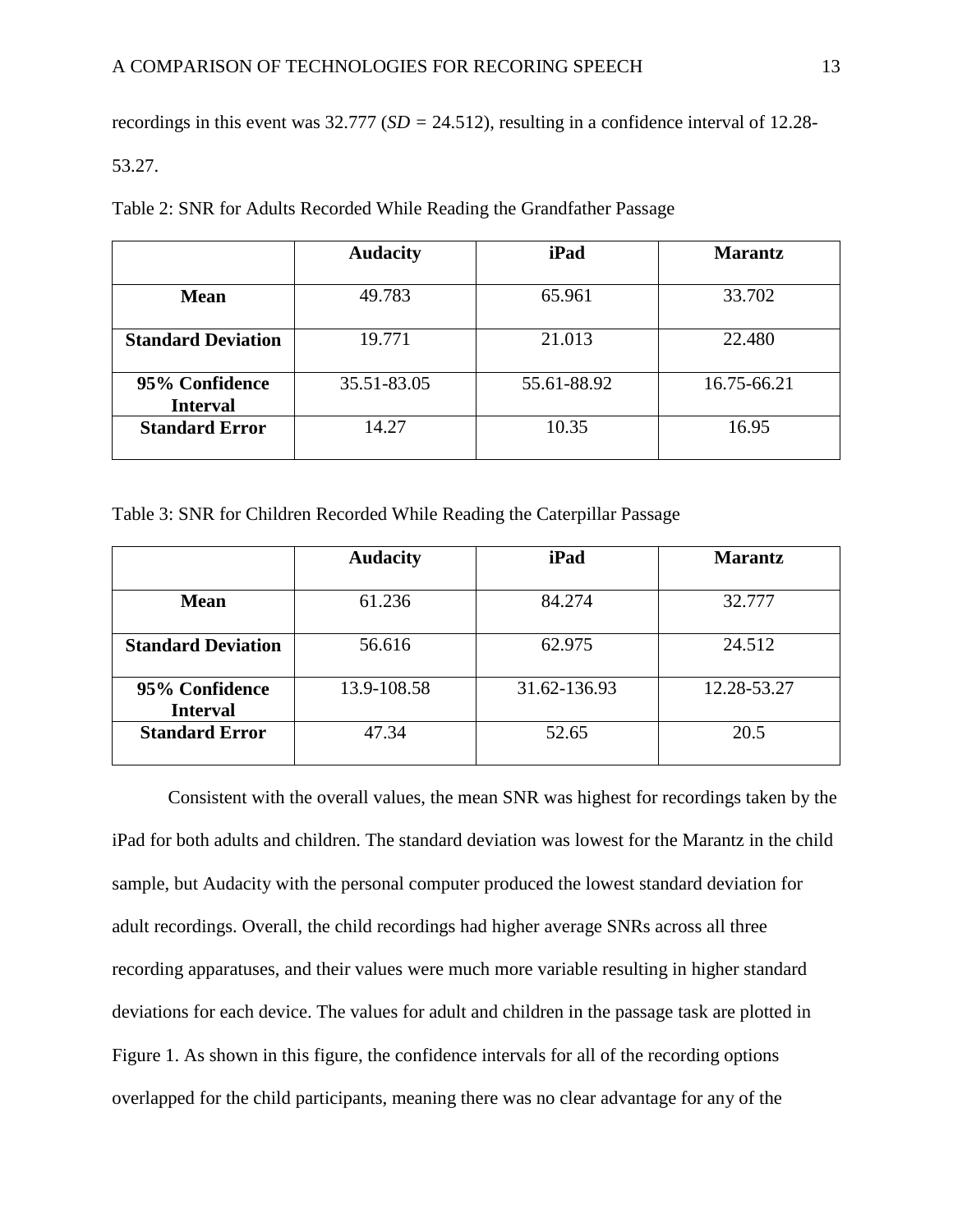device/microphone combinations. For the adults, the confidence intervals overlapped for most of the comparisons. However, recordings made with the iPad did have a better SNR than recordings made with the Marantz recorder with no overlap of the 95% confidence intervals.



Figure 1: Means and 95% Confidence Intervals for SNR from the Reading Passages

**Word List.** As shown in Table 4, the mean SNR of all word list recordings taken with Audacity was  $70.582$  ( $SD = 53.213$ ). The iPad recordings of the word list had a mean of 120.979 (*SD* = 66.194). Word list recordings from the Marantz had a mean of 28.486 (*SD =* 21.056). The iPad recordings produced the highest average SNR and were the most variable for this speech task as well. The Marantz once again had the lowest SNR, but yielded the least variability.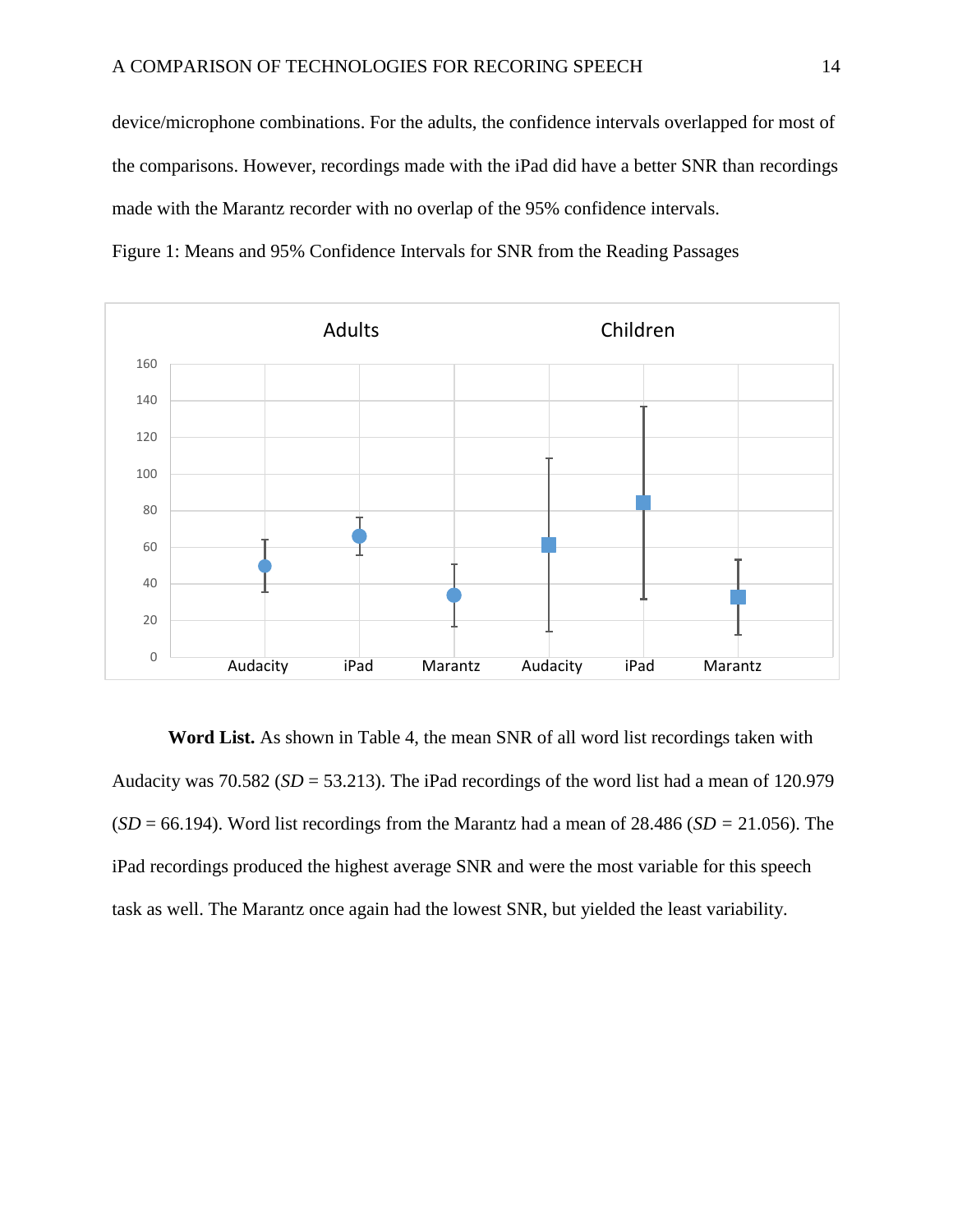|                           | <b>Audacity</b> | iPad    | <b>Marantz</b> |
|---------------------------|-----------------|---------|----------------|
| <b>Mean</b>               | 70.582          | 120.979 | 28.486         |
| <b>Standard Deviation</b> | 53.213          | 66.194  | 21.056         |

Table 4. Overall SNR Results for Recordings of the Word List for Children and Adults

As shown in Tables 5 and 6, the researcher also calculated the results for the adult and child groups separately. This analysis revealed the mean SNR for adult speakers for the word list recorded by Audacity was 100.307 (*SD =* 58.813), resulting in a confidence interval of 51.13- 149.48 and a SEM of 49.18. For this task on the same device, the children had a mean SNR of 40.857 (*SD =* 24.272), resulting in a confidence interval of 20.56-61.15. The iPad word list recordings of adults had a mean of 166.193 (*SD =* 62.2). The confidence interval was 114.18- 218.2 and SEM was 52.01. For the children, iPad recordings had a mean SNR of 75.765 (*SD =* 29.118), resulting in a confidence interval of 51.33-100.02 and a SEM of 75.765. The Marantz recordings of the word list had a mean of 38.436 (*SD =* 23.597) for adult speakers, resulting in a confidence interval of 18.7-58.17 and a standard error of 19.74. The child speaker recordings on the Marantz had a mean of 18.535 (*SD =* 12.918), resulting in a confidence interval of 7.73- 29.34 and a SEM of 10.81. The data for SNR analysis of the word list recordings is presented in Tables 5 and 6 and displayed in Figure 2.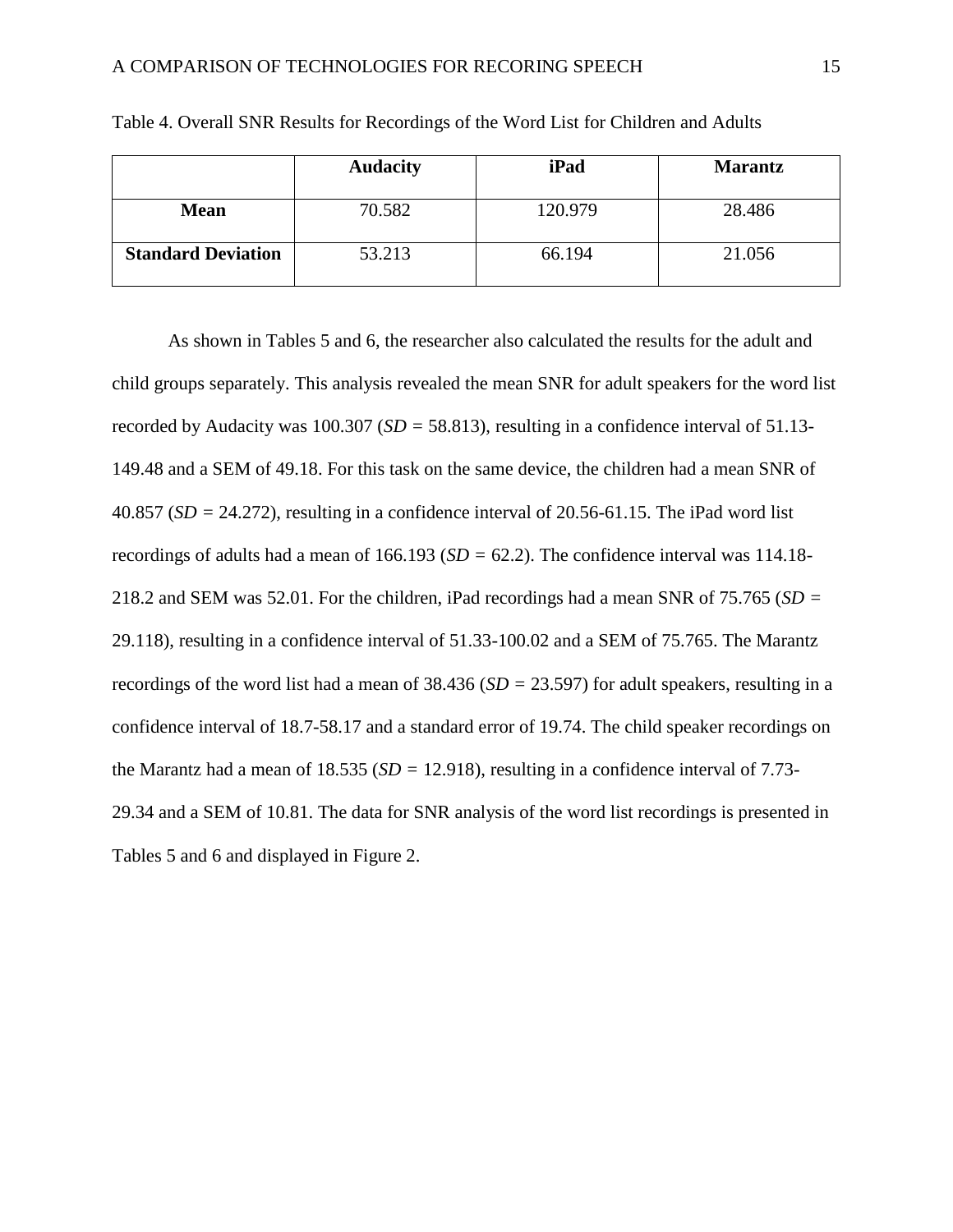|                                   | <b>Audacity</b> | iPad         | <b>Marantz</b> |
|-----------------------------------|-----------------|--------------|----------------|
| <b>Mean</b>                       | 100.307         | 166.193      | 38.436         |
| <b>Standard Deviation</b>         | 58.813          | 62.2         | 23.597         |
| 95% Confidence<br><b>Interval</b> | 51.13-149.48    | 114.18-218.2 | 18.7-58.17     |
| <b>Standard Error</b>             | 49.18           | 52.01        | 19.74          |

Table 5. SNR for Adults Recorded While Reading the Word List

Table 6: SNR for Children Recorded during the Word List Task

|                                   | <b>Audacity</b> | iPad         | <b>Marantz</b> |
|-----------------------------------|-----------------|--------------|----------------|
| <b>Mean</b>                       | 40.857          | 75.765       | 18.535         |
|                                   |                 |              |                |
| <b>Standard Deviation</b>         | 24.272          | 29.118       | 12.918         |
| 95% Confidence<br><b>Interval</b> | 20.56-61.15     | 51.33-100.02 | 7.73-29.34     |
| <b>Standard Error</b>             | 20.3            | 24.44        | 10.81          |

When the word list task's recordings were separated into adults and children both samples had the highest signal-to-noise ratio from the iPad. Once again, these values were also the most variable. The Marantz again produced the lowest average SNR for both adults and children, and was again the least variable. The adult sample had higher mean SNR values on all three recording systems for this task. The values for adult and children in the word list task are plotted in Figure 2. As shown in this figure, the confidence intervals for most of the recording options overlapped for both the adult and child participants. However, recordings made with the iPad did have a better SNR than recordings made with the Marantz recorder with no overlap of the 95% confidence intervals. This finding was true for both children and adults for recordings of the word list task.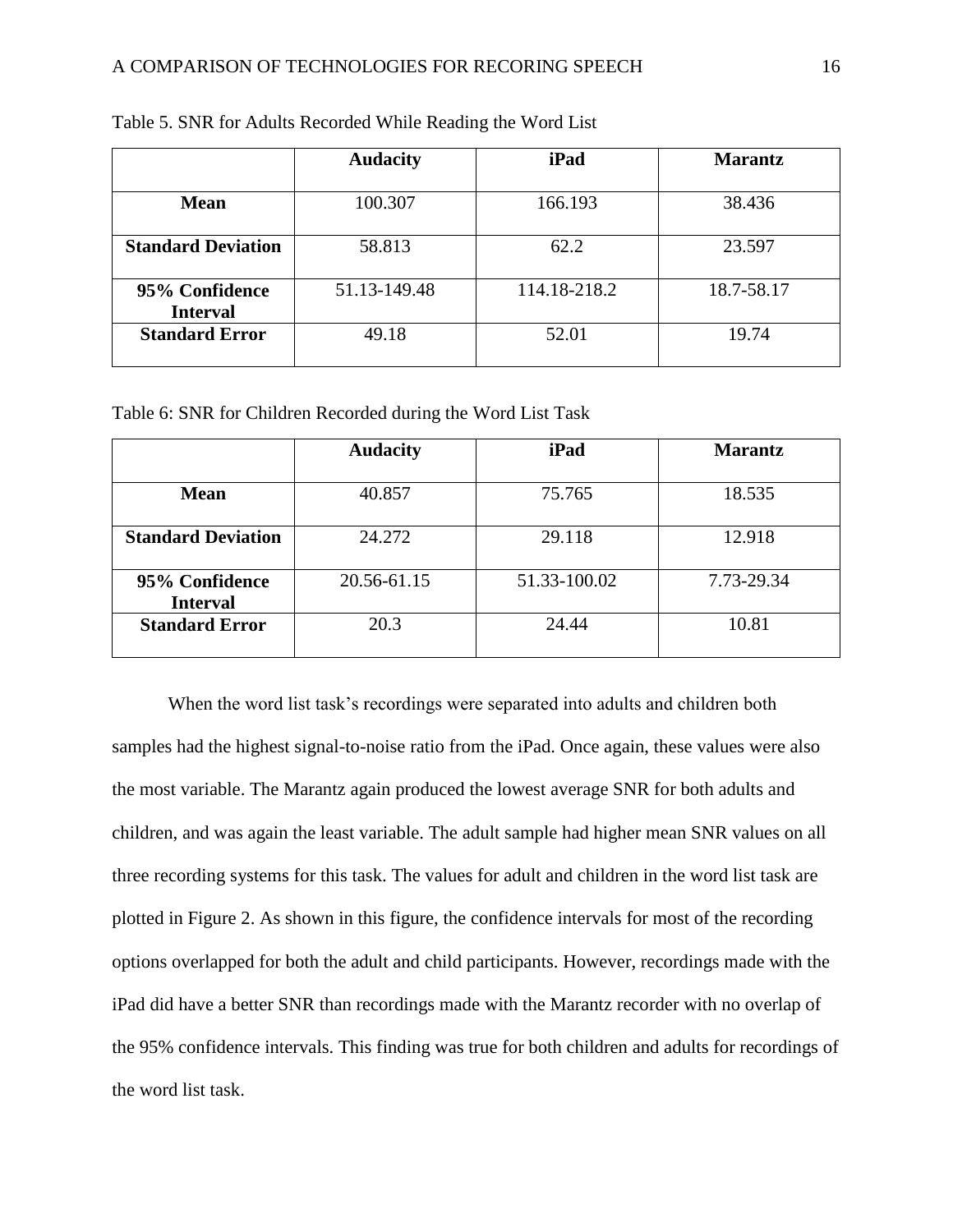

Figure 2: Means and 95% Confidence Intervals for SNR from the Word List Task

**Conversational Speech Sample.** Table 7 shows the overall SNRs for recordings of conversations with the children and adults. For the conversational speech sample task, the overall mean SNR for recordings from Audacity was 55.896 (*SD =* 47.063). The iPad recordings of this task had a mean of 66.331 (*SD =* 29.334). The mean for the recordings from the Marantz device was 28.265 (*SD =* 32.149). Again, the iPad recordings had the highest average SNR. However, the recordings taken by the Audacity app for PC were more variable for this event. This set of iPad recordings was the least variable of the three devices. The Marantz again had the lowest overall mean of SNR.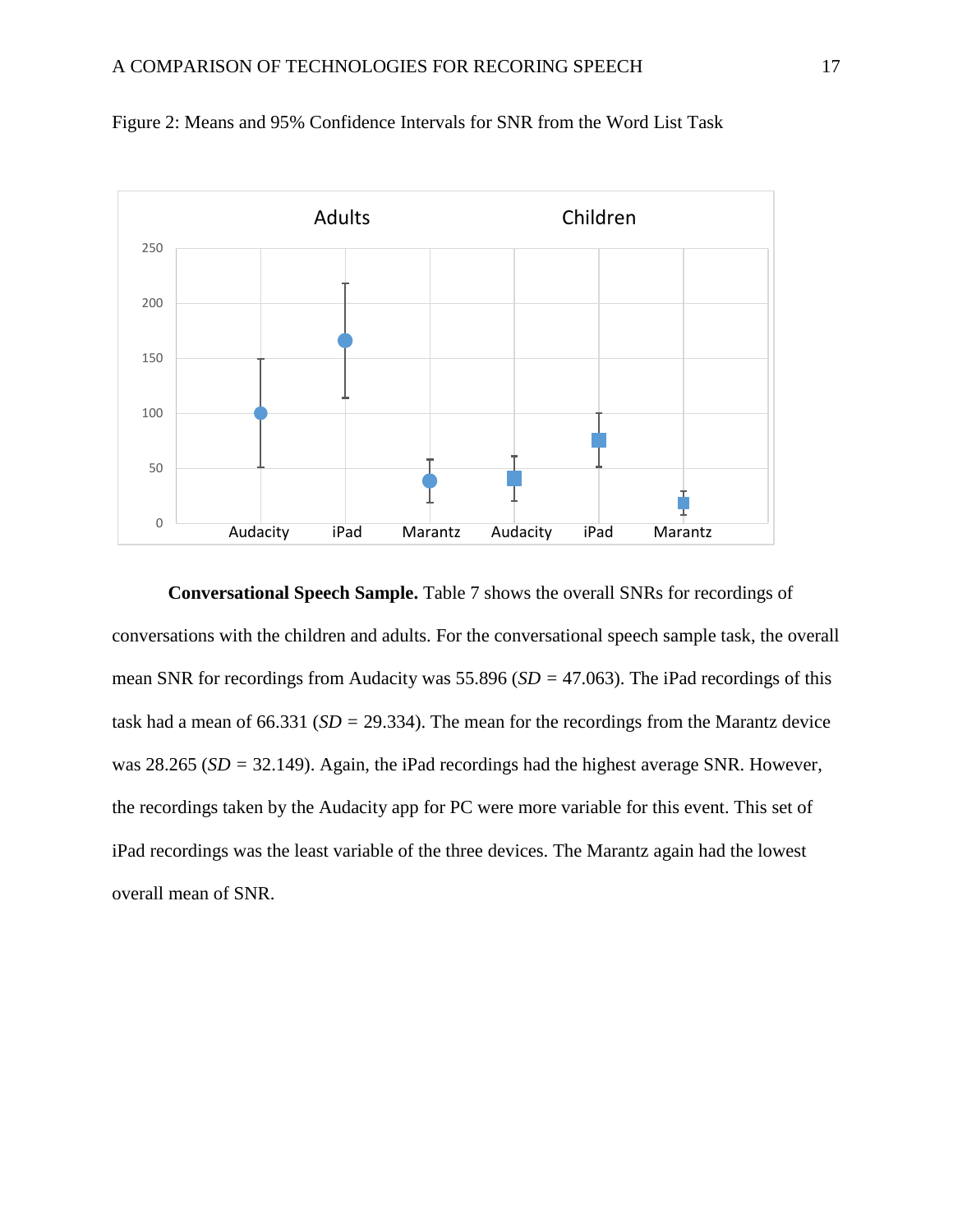|                           | <b>Audacity</b> | iPad   | <b>Marantz</b> |
|---------------------------|-----------------|--------|----------------|
| <b>Mean</b>               | 55.896          | 66.331 | 28.265         |
| <b>Standard Deviation</b> | 47.063          | 29.334 | 32.149         |

Table 7. Overall SNR Results for Recordings of Conversations with the Children and Adults

When means and standard deviations were calculated separately for adults and children, the performance of the devices was different. The mean SNR from Audacity for adult speakers was 66.549 (*SD =* 59.51). The confidence interval for this set was 11.51-121.59 and the SEM was 55.04. The Audacity average for child speakers was 46.575 (*SD =* 34.375), resulting in a confidence interval of 17.83-75.32 and a SEM of 28.74. The iPad recordings of adult speakers for the conversational sample had a mean SNR of 62.165 (*SD =* 29.229), resulting in a confidence interval of 35.13-89 and a SEM of 27.04. The child iPad recordings had a mean SNR of 69.976 (*SD =* 30.923). This confidence interval was 44.12-95.83 and the SEM was 25.86. The Marantz device produced recordings with a mean SNR of 23.478 (*SD =* 13.387) for adults, resulting in a confidence interval of 11.1-35.86 and a SEM of 12.38. For the children, the mean from the Marantz was 35.315 (*SD =* 42.881). The confidence interval for children from the Marantz was 0.54-71.17 and the SEM was 34.77. The data for the conversation recordings is represented in Tables 8 and 9 and plotted in Figure 3.

The recordings of adult conversational speech samples were the only data set in which the iPad did not have the highest mean SNR. The mean of the Audacity recordings was highest for this group, but values were highly variable among adult participants in the sample. The data for the children was consistent with the trend in the other sets, having the highest mean SNR from the iPad. However, Marantz recordings were most variable for the children.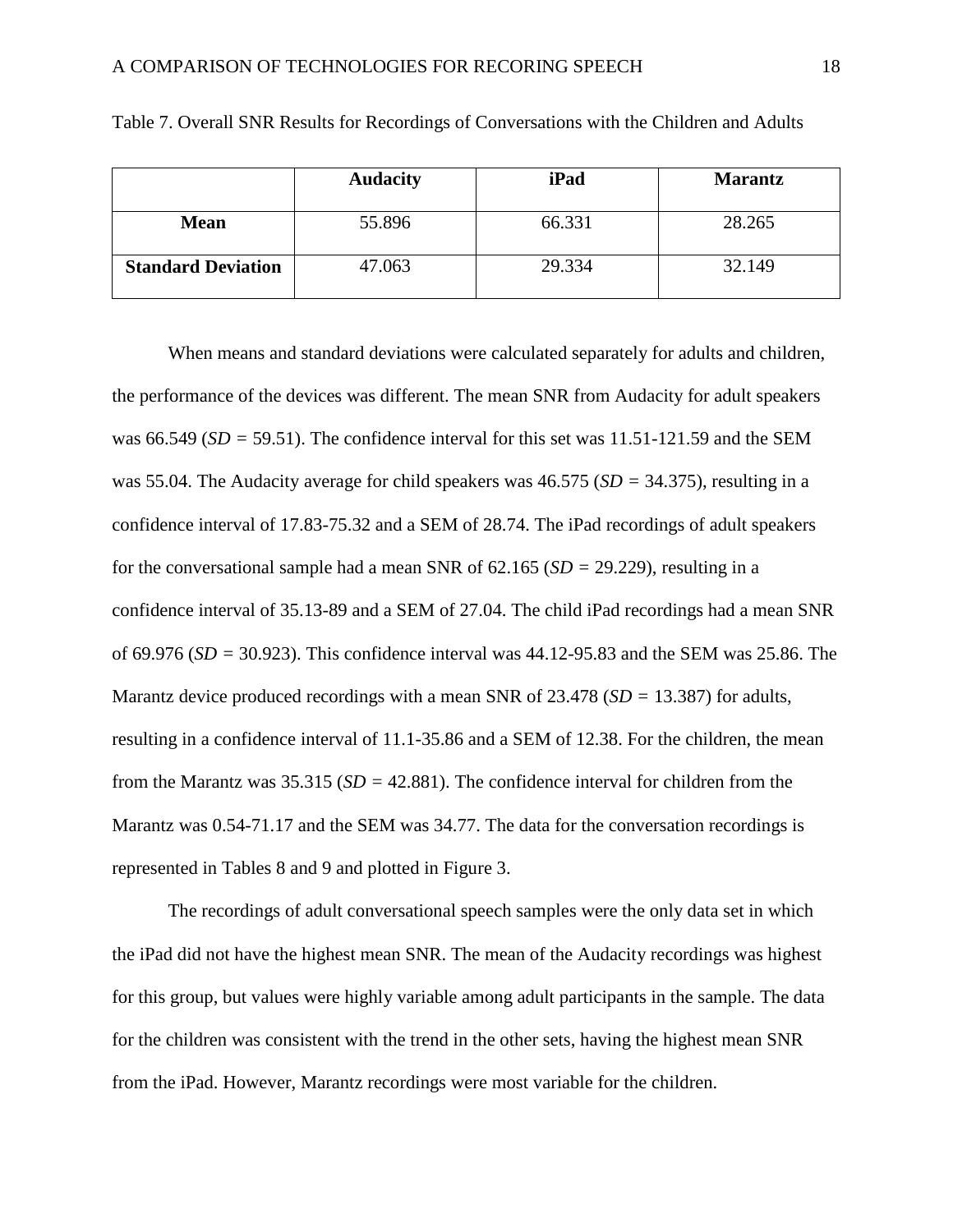|                           | <b>Audacity</b> | iPad       | <b>Marantz</b> |
|---------------------------|-----------------|------------|----------------|
|                           |                 |            |                |
| <b>Mean</b>               | 66.549          | 62.165     | 23.478         |
|                           |                 |            |                |
| <b>Standard Deviation</b> | 59.509          | 29.229     | 13.387         |
| 95% Confidence            | 11.51-121.59    | 35.13-89.2 | 11.1-35.86     |
| <b>Interval</b>           |                 |            |                |
| <b>Standard Error</b>     | 55.04           | 27.04      | 12.38          |
|                           |                 |            |                |

## Table 8: SNR for Adults Recorded While Participating in Conversations

## Table 9. SNR for Children Recorded While Participating in Conversations

|                                   | <b>Audacity</b> | iPad        | <b>Marantz</b> |
|-----------------------------------|-----------------|-------------|----------------|
| <b>Mean</b>                       | 46.575          | 69.976      | 35.315         |
| <b>Standard Deviation</b>         | 34.375          | 30.923      | 42.881         |
| 95% Confidence<br><b>Interval</b> | 17.83-75.32     | 44.12-95.83 | 0.54-71.17     |
| <b>Standard Error</b>             | 28.74           | 25.86       | 34.77          |

## Figure 3: Adults and Children-Conversation

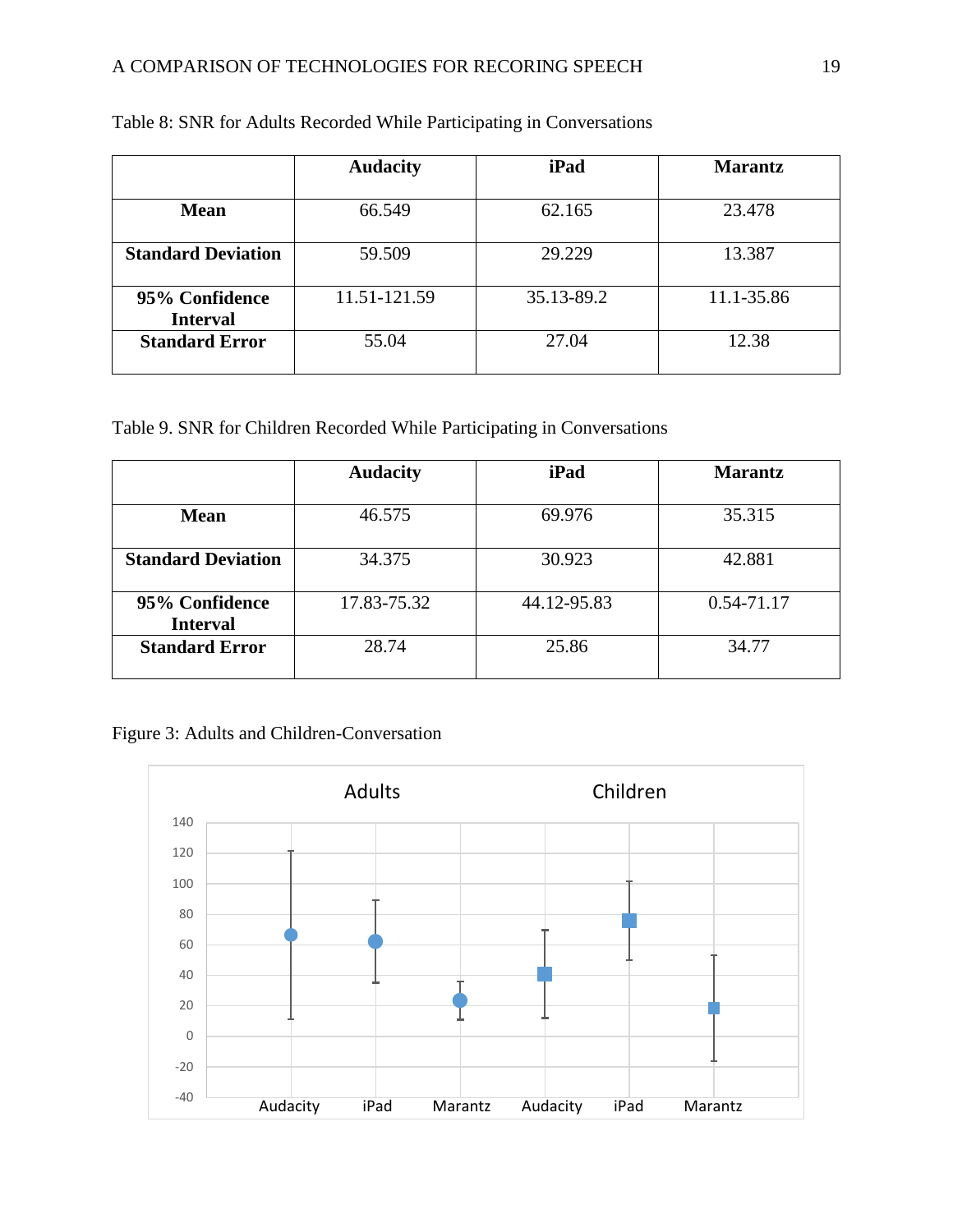Also as shown in Figure 3, the confidence intervals for all of the recording options overlapped for both the adult and child speakers. For the adult speakers the mean SNR was greatest for recordings made with Audacity on the laptop computer, but the large SEM resulted in overlap with both the iPad and the Marantz options. For children the mean SNR was greatest for iPad recordings, but again the SEM resulted in overlap with both the Audacity and Marantz options.

#### **Clipping**

Each recording was examined for the occurrence of clipping and instances were counted. Patterns were looked for to determine if clipping was more common among adults or children and males or females. It was also considered that clipping may be more likely to occur in a particular speech event. Of the 144 analyzed recordings, seven featured instances of clipping, all from children. Clipping occurred on two recordings of the Caterpillar Passage: the Audacity and iPad recordings for the same participant. The remaining five instances of clipping occurred in conversational speech samples: three on iPad recordings, one on an Audacity recording, and one on a Marantz recording. Child 001 was clipped in four of her nine recordings, child 002 in two, and child 008 in one. Two of the children were female and one was male. Neither male nor female adult participants produced signals that resulted in clipping, though the men tended to produce more intense signals, suggesting greater risk for clipping. The clipping analysis results for the children are displayed in Table 10.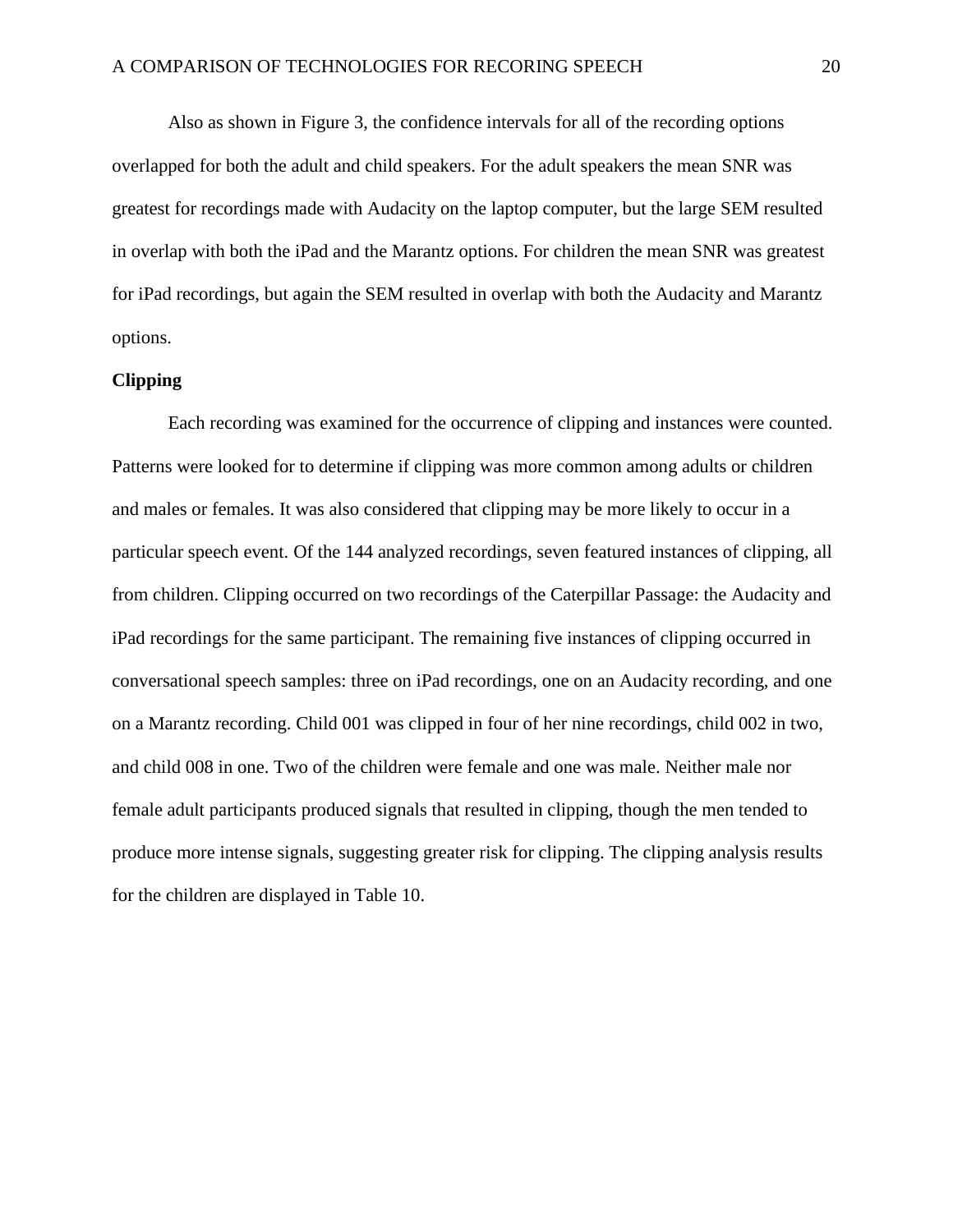|           | Audacity                           | iPad                               | Marantz         |
|-----------|------------------------------------|------------------------------------|-----------------|
| Child 001 | 2: Caterpillar and<br>Conversation | 2: Caterpillar and<br>Conversation | $\theta$        |
| Child 002 |                                    | 1: Conversation                    | 1: Conversation |
| Child 003 | $\overline{0}$                     | $\overline{0}$                     | $\overline{0}$  |
| Child 004 | 0                                  | $\theta$                           | $\overline{0}$  |
| Child 005 | $\overline{0}$                     | $\theta$                           | $\overline{0}$  |
| Child 006 | $\overline{0}$                     | $\overline{0}$                     | $\overline{0}$  |
| Child 007 | $\theta$                           | $\theta$                           | $\theta$        |
| Child 008 | 0                                  | 1: Conversation                    | $\theta$        |

|  |  | Table 10. Instances of Clipping across Recordings of the Child Participants |
|--|--|-----------------------------------------------------------------------------|
|  |  |                                                                             |

#### **Discussion**

#### **Recording Technology**

One purpose of the present study was to determine what combination of microphones and recording devices would provide the clearest speech sample based on a signal-to-noise ratio and absence of peak clipping or signal distortion. Though there were differences in signal-to-noise ratio for each speaking task across the three recording systems, values varied greatly and in many cases ranges of values overlapped across devices. There was no one device and microphone pairing that was clearly superior to the others, suggesting that they are capable of recording signals of similar quality. The age of the participants and the speaking tasks also were factors a speech-language pathologist would need to consider. For the reading passage task, the SNR for the iPad was clearly higher than the SNR for the Marantz device in the recordings from the adult speakers. For the child speakers, the SNR results across all three recording options overlapped to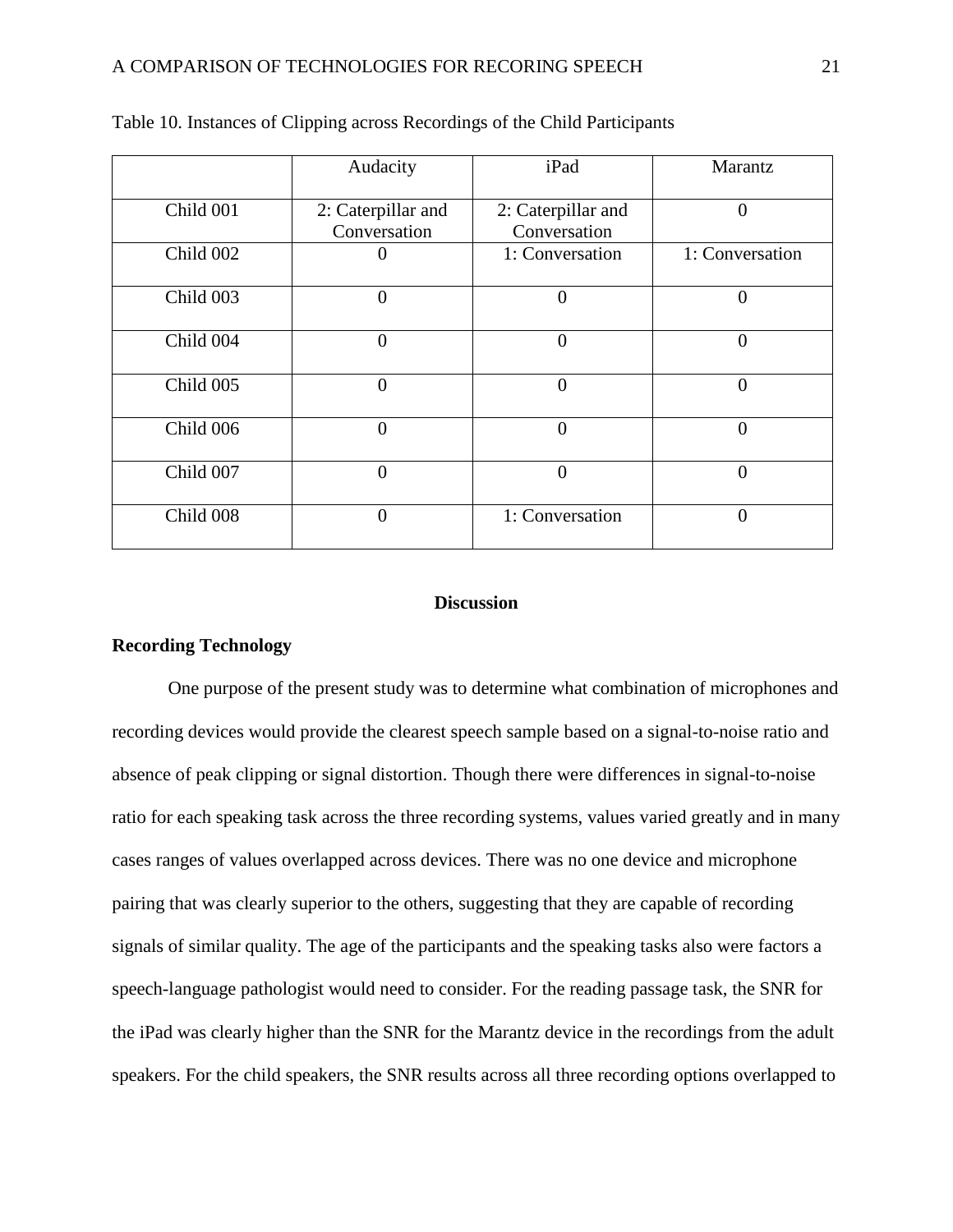a considerable degree and no one recording option stood out as the best one. One possible explanation for these differences is that some of the child speakers were not proficient readers and completed the reading passage task by repeating the sentences rather than by reading the sentences. This might have resulted in a speech sample with different characteristics than an actual passage reading. For the word list task the iPad stood out for both the child and adult speakers as having a higher SNR than the Marantz recorder. As with the reading passage task, SNRs for the Audacity and iPad recording tended to overlap. None of the devices stood out as having better SNRs for the recorded conversations. One of the interesting findings was that peak clipping did not occur in any of the adult speech samples and only in seven instances among the children.

The findings of this study suggested that readily available devices, when paired with an appropriate microphone, yielded speech recordings that were as good or better than the recordings made with the dedicated recording device. Many speech-language pathologists and researchers in the field have personal computers or iPads, or have those devices available to them within their work or educational institutions. However, not all of these individuals are likely to have access to a dedicated recording device. Apps paired with the PC and iPad were free and easy to use and appeared to provide recordings that were adequate for the phonetic transcription and some other speech sample analyses. Any recommendations based on the findings of this study are tentative. One unexpected finding was the high degree of variability across participants that yielded large confidence intervals. The sources of this variability warrant further investigation. The Marantz recorder also proved to be more difficult to operate consistently. The researcher inadvertently recorded 5 of the 48 samples using the MPEG3 format instead of the .wav format selected for the study. These 5 instances all occurred with the Marantz recorder.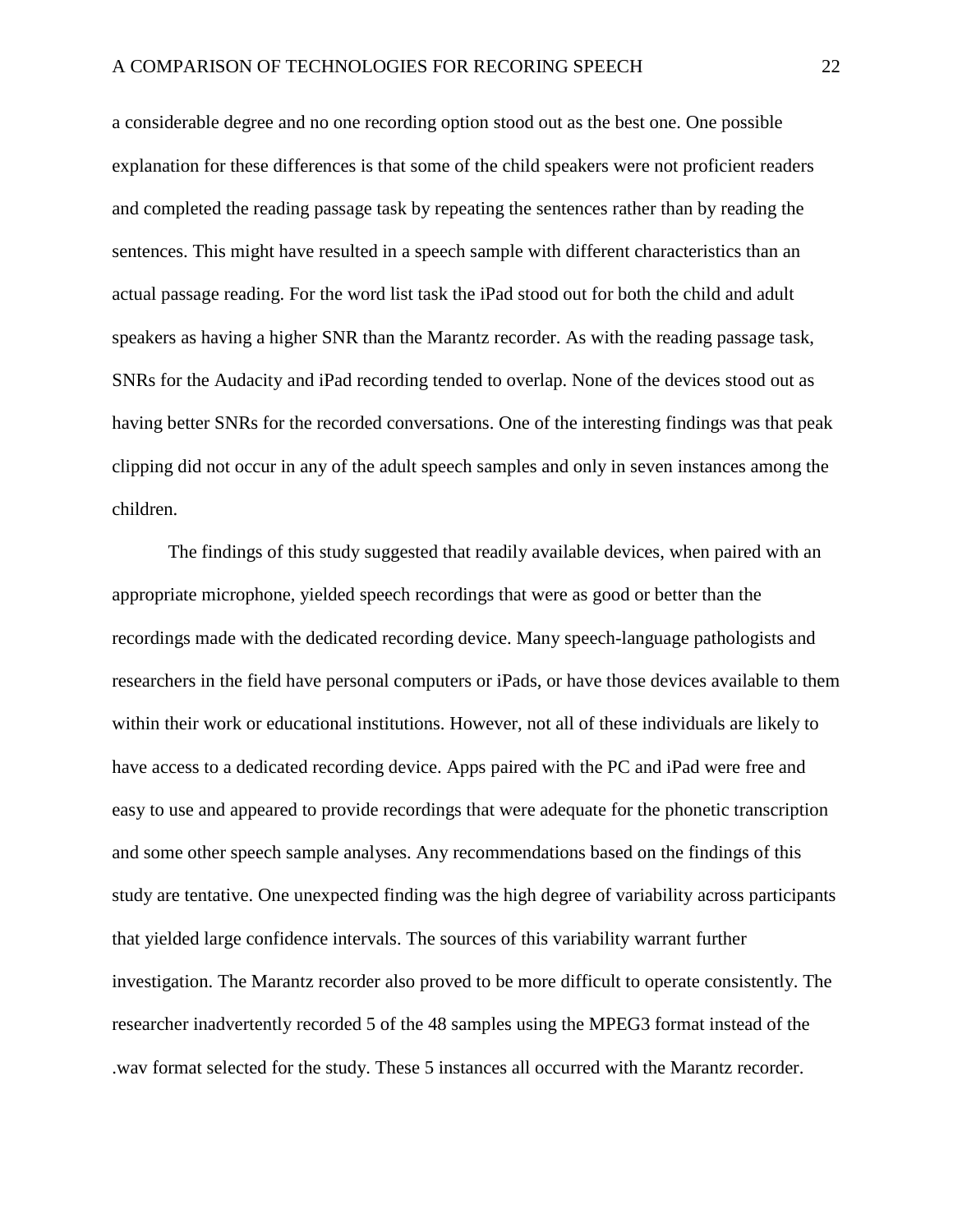Additionally, newer models of all three pieces of equipment: the HP computer, iPad, and Marantz are available. Recordings taken on newest models could potentially produce signals clearer than those acquired in this study.

#### **Group Differences**

Another purpose of the present study was to determine if the quality of recordings for the different devices depended on the participant differences such as age and gender identity. Due to limitations in the adult sample, the researcher did not pursue the gender comparisons. Sample size was small and because of a transmission issue, one of the male's recordings were missing from analyses, resulting in an unequal number of males and females. However, the researcher did make comparisons across the adult and child groups. Peak clipping was one of the measures employed in this study and the results revealed peak clipping only in the child samples. Peak clipping occurs when the amplitude of a signal exceeds the level that recording device and microphone can handle. Before making recordings, the researcher adjusted the recording levels for each device to achieve optimal levels. Apparently, these adjustments were less accurate for child speakers. Another measure used in this study was signal-to-noise ratio (SNR). Some differences occurred across the adult and child speakers. In the reading passage task the SNRs for adult and child speakers overlapped but the results for the child speakers were more variable, based on standard errors of measurement and confidence intervals. For the word list task, the iPad recordings of adult speakers yielded higher SNRs than the iPad recordings of child speakers. For this task, the adult speakers had more variable results than the child speakers. Finally, the conversational speech task yielded no clear differences in SNR between the adult and child speakers for any of the recording devices.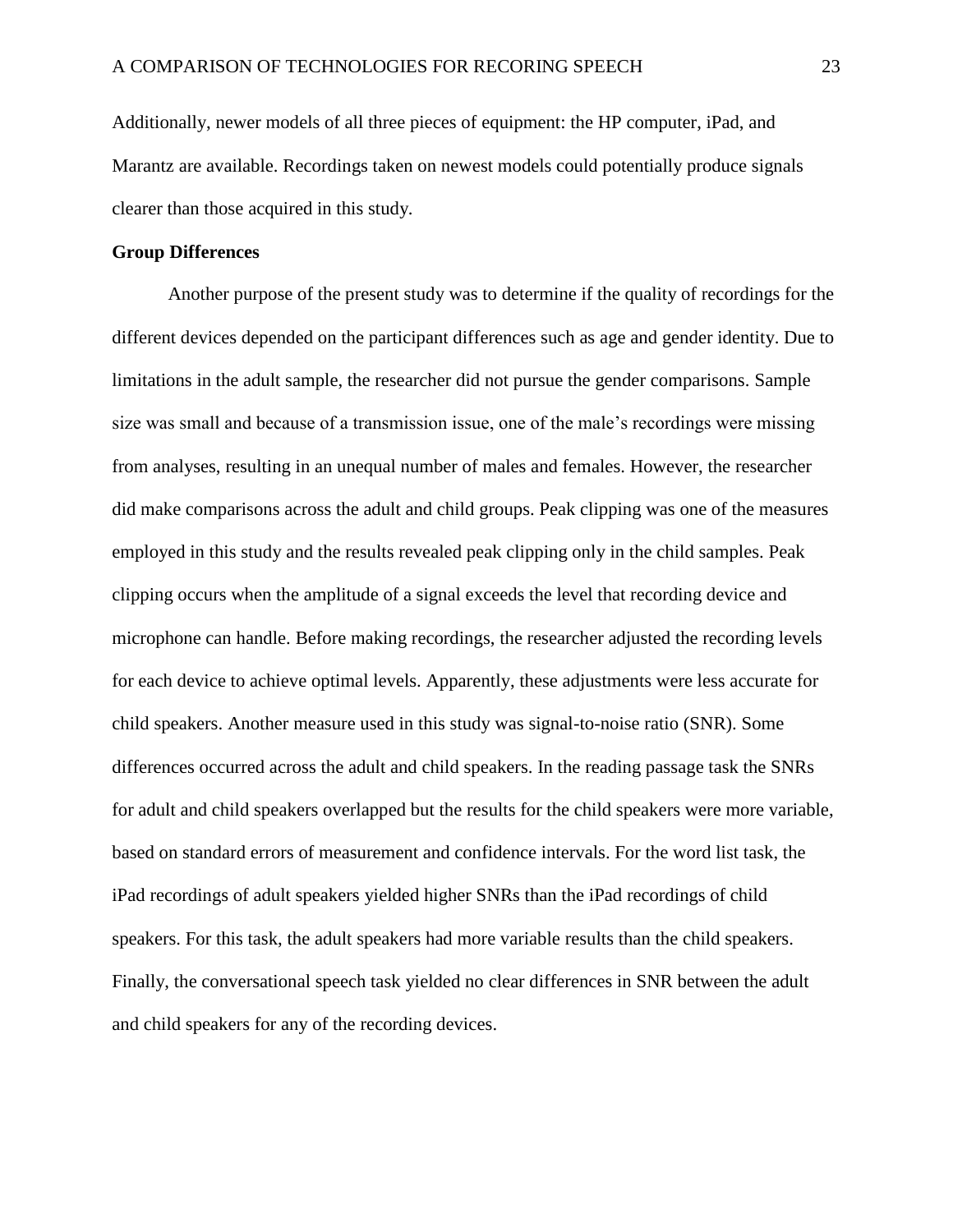#### **Environment**

Much of the variability in the results of SNR analysis can be attributed to the difficulty of controlling the recording environment. Even after instruction, child participants had a difficult time sitting still and maintaining a constant distance from the microphones. Each session was not recorded in the same therapy room of the speech and hearing clinic where the research took place. Room acoustics could contribute to the signal and noise values of recordings. Speakers produced sounds of greater intensity during the speech tasks than during the meter check, making clipping possible. High frequency sounds, like fricatives, were produced with greater intensity within the speech tasks. Also, natural rises in intensity occurred during the conversational samples as many speakers showed enthusiasm in their responses. Clipping resulted in a displayed signal value of 1 for the recordings in which it occurred, resulting in a higher signal-to-noise ratio and raising the mean for the sample. Without clipping, average values would have been slightly different, which may have altered comparison within the events that featured clipping. These variables are similar to those that would be encountered when recording during an evaluation, therapy session, or research study.

#### **Future Research**

Further investigation into optimal microphone pairings could provide higher quality for all recording technologies. If head mounted microphones were used according to National Center for Voice and Speech's recommendations, and recordings of the same speech task on different devices were taken individually, results may have been more consistent, providing a clearer comparison. In this study, analyses focused on basic acoustic features. This may have contributed to the lack of a clearly superior recording apparatus, as the study by Vogel and Maruff (2008) suggested. Future research could investigate why the Marantz SNR values were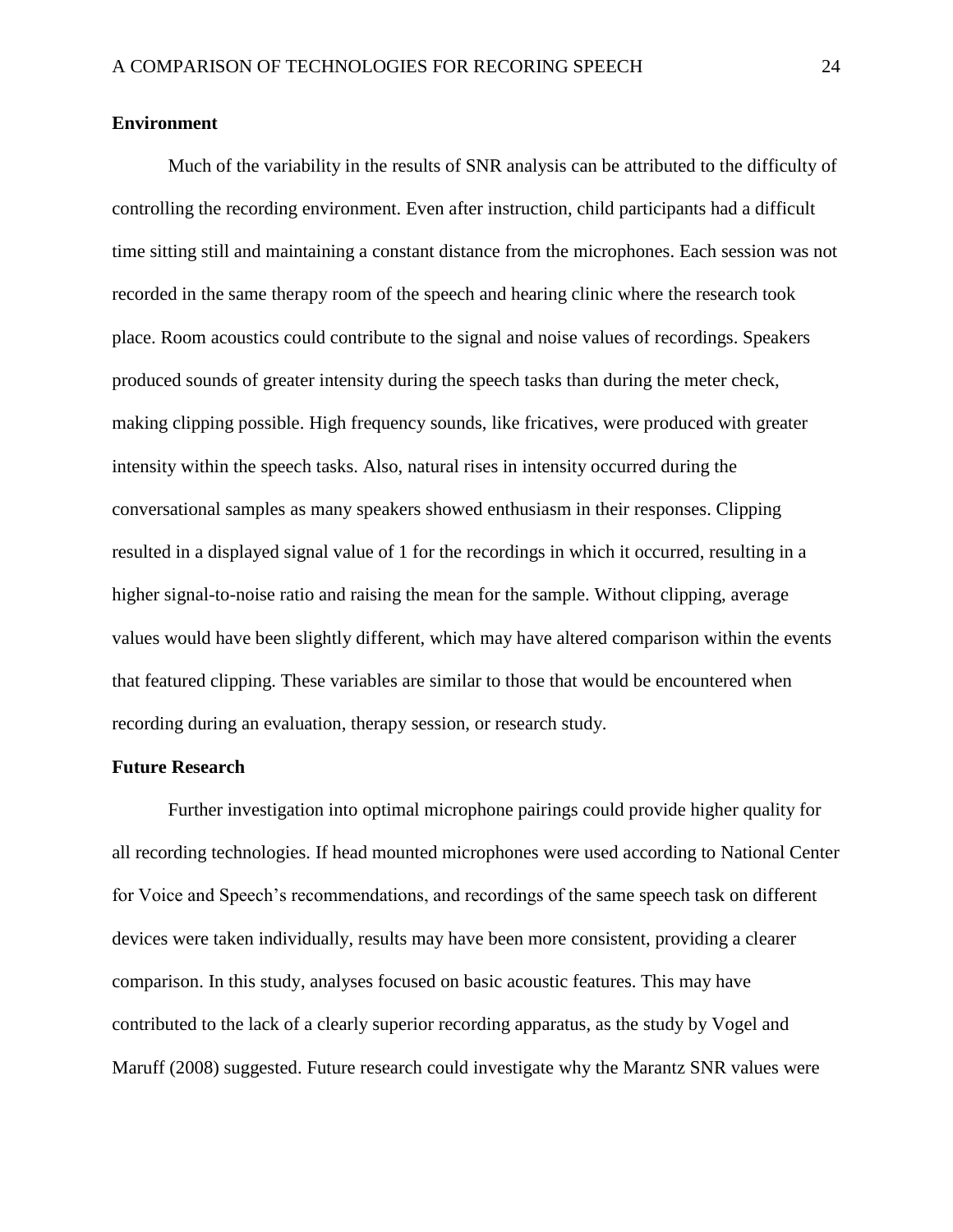more consistent during the reading passage and word list tasks, and if this consistency were necessary for more sophisticated acoustic analysis.

#### **Conclusions**

Transcription and reevaluation of speech samples is important to students and professionals in the field of communication disorders for research, instruction, and evaluation. Recordings of speech samples allow speech-language pathologists to focus on eliciting the intended sample and maintaining the environment and interaction for the client. Professional speech recorders intended for research are expensive and have few uses. More common technologies, such as personal computers and iPads, are capable of recording speech samples and can be used for a variety of purposes in both clinical and educational settings.

This study analyzed recordings taken by three different devices: a Marantz PMD 660 dedicated recorder, an HP personal computer with Audacity application, and a generation 4 iPad with Voice Record Pro app paired with three omnidirectional, condenser lavalier microphones. Recordings featured three speech tasks: a standard passage, word list, and conversational speech sample, produced by adult and child participants. Following analysis for signal-to-noise ratio and clipping using Praat software, it was concluded that none of the recording systems were clearly superior to the others. Though data sets were varied, each technological device was capable of producing high quality signals, indicating that readily available devices can be used for these types of analyses.

Speech-language pathologists use laptop computers and tablets for a variety of functions, including therapy activities. This study indicated that these devices are suitable for basic acoustic analyses used to examine clients' speech. Therefore, their use could be extended to include recordings of speech samples, resulting in lower costs and greater efficiency for professionals.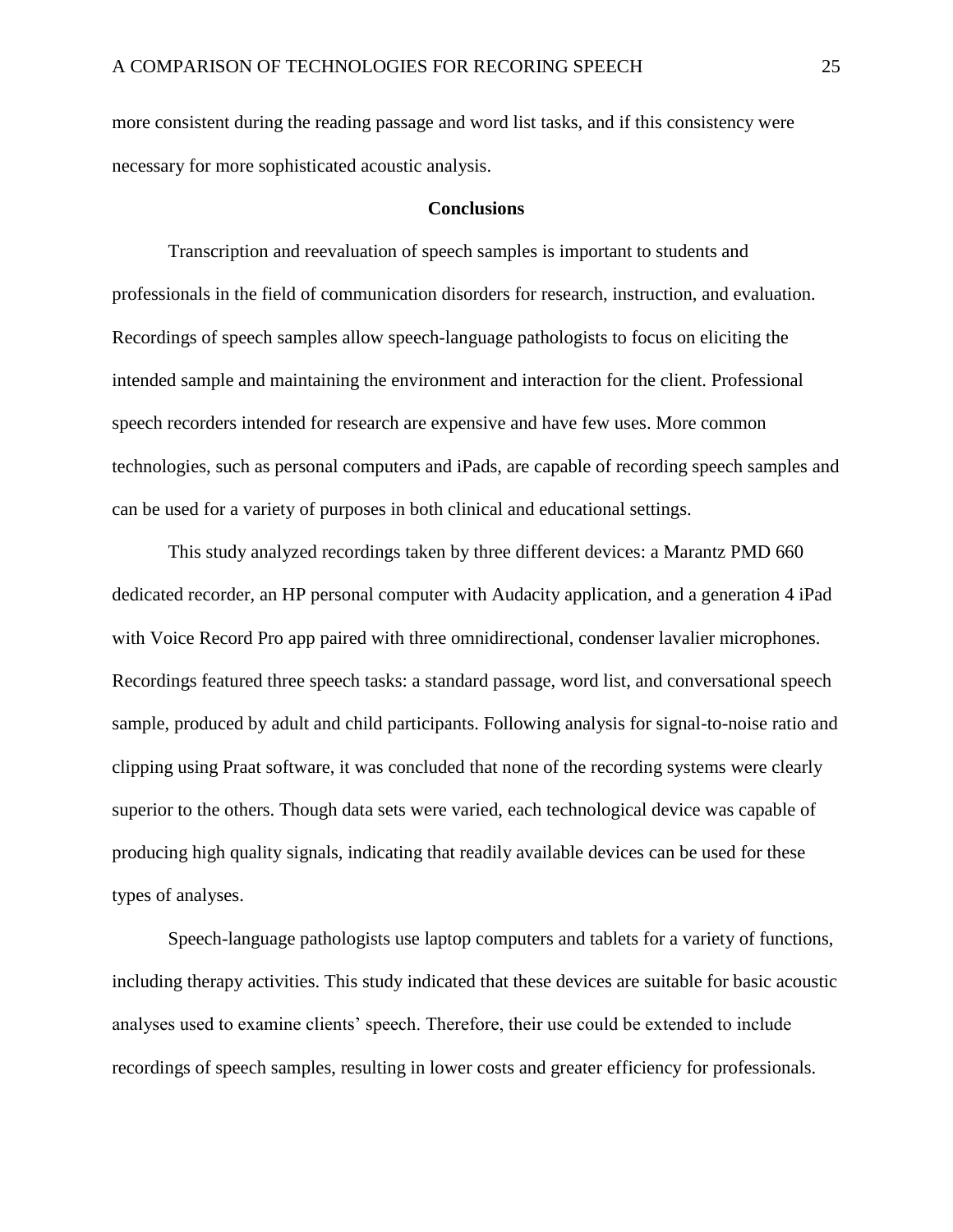#### **References**

- American Speech-Language Hearing Association (2016). Scope of practice in speech-language pathology. *American Speech-Language Hearing Association.*
- Barsties, B., & De Bodt, M. (2014). Assessment of voice quality: Current state-of-the-art. *Auris Nasus Larynx, 42*, 183-188.
- Boersma, P.l & Weenink, D. (2017). Praat: doing phonetics by computer [Computer program]. Retrieved from http://www.praat.org/
- Deliyski, D., Evans, M., & Shaw, H. (2004). Influence of data acquisition environment on accuracy of acoustic voice quality measurements. *Journal of Voice, 19*(2), 176-186.
- Howard, D.M., & Murphy, D.T. (2007). *Voice science acoustics and recordings*. San Diego, CA: Plural Publishing.
- Huckvale, M. (2009). *Equipment for audio recording of speech.* Retrieved from http://www.phon.ucl.ac.uk/resource/audio/recording.html
- International Phonetic Association (1999). *Handbook of the International Phonetic Assocation: A guide to the use of the International Phonetic Alphabet.* Cambridge, UK: Cambridge University Press.
- Louko, L., & Edwards, M. (2001). Issues in collecting and transcribing speech samples. *Topics in Language Disorders, 21*(4), 1-11.
- Small, L. H. (2016). *Fundamental of phonetics: A practical guide for students* (3<sup>rd</sup> ed.). Boston. MA: Pearson.
- Svec, J., & Granqvist, S. (2010). Guidelines for selecting microphones for human voice production research. *American Journal of Speech-Language Pathology, 19*, 356-368.
- van Lieshout, P. (2003). Praat short tutorial: A basic introduction. Retrieved from https:// web.stanford.edu/dept/linguistics/corpora/material/PRAAT\_workshop\_manual\_v421.pdf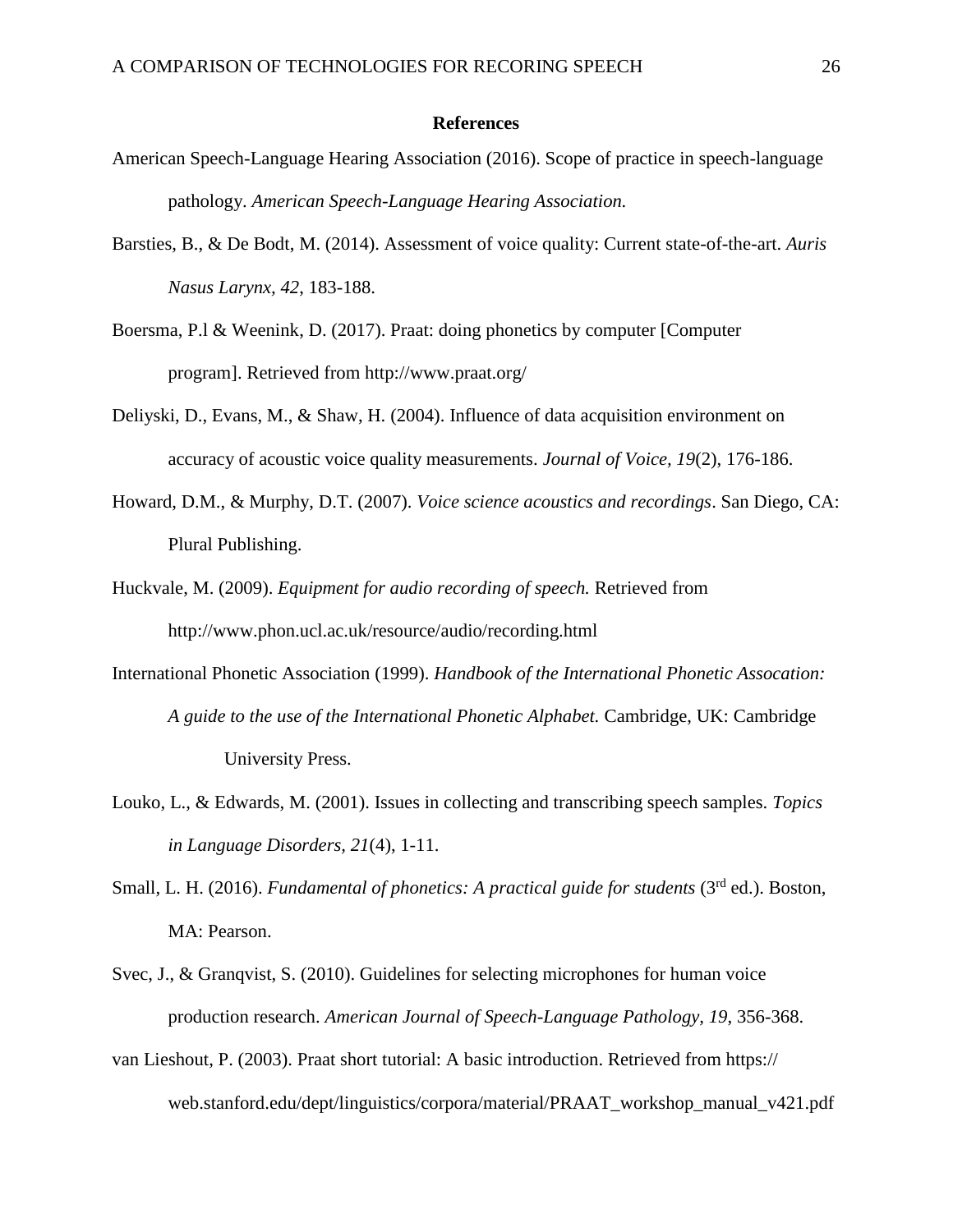Vogel, A., & Maruff, P. (2008). Comparison of voice acquisition methodologies in speech research. *Behavior Research Methods, 40*(4), 982-987.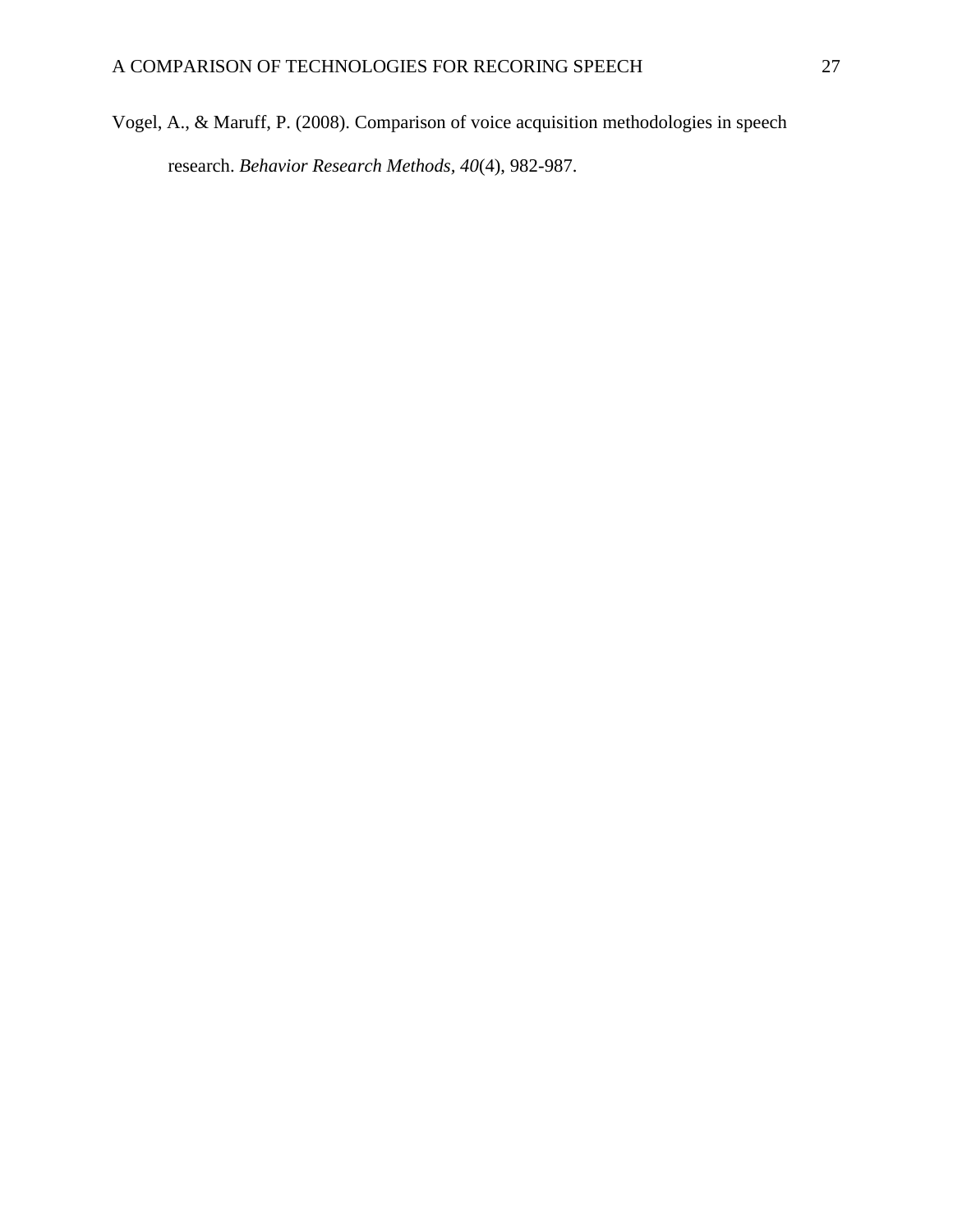## **Appendix A**

## **Informed Consent for Adult Participants**

Project Title: A Comparison of Technologies for Recording Speech

Name of Investigator(s): Jacquelyn Knustrom

**Invitation to Participate**: You are invited to participate in a research project conducted through the University of Northern Iowa. The University requires that you give your signed agreement to participate in this project. The following information is provided to help you made an informed decision about whether or not to participate

**Nature and Purpose**: The purpose of this research is to provide evidence as to whether or not non-professional recording devices can produce recordings similar in quality to professional recording devices and therefore be used as a cheaper, more readily available apparatus for obtaining speech samples for instructional purposes. Acquiring quality speech samples plays a vital role in transcription for Speech-Language Pathologists to accurately assess errors in production of speech sounds.

**Explanation of Procedures**: You will be asked to respond to several background questions before participating. This will include identifying your age, gender, hearing status, and history of speech disorders. You will then read a word list, read a short passage, and engage in a conversational narrative with the investigator. These speech samples will be recorded on three separate devices so the quality of recordings can be compared. Your recording will be labeled by your age and gender so the investigator can determine if those factors affect the quality of recording. Your recording will be completed in a single session. Recordings will be stored securely in the Roy Eblen Speech and Hearing Clinic following the conclusion of the study for possible instructional use. Age and gender will be the only identifying information saved with recordings.

**Discomfort and Risks**: Risks to participation are similar to those experienced in day-to-day life.

**Benefits and Compensation**: You will receive no direct benefits or compensation for your participation.

**Confidentiality**: Information obtained during this study which could identify you will be kept confidential. The summarized findings with no identifying information may be published in an academic journal or presented at a scholarly conference. Recordings will be stored in a secure area of the Roy Eblen Speech and Hearing Clinic on a password protected USB drive. In the future recordings will be used only for academic research or instruction. Your name and identification number will not be available with the recording following the conclusion of this study.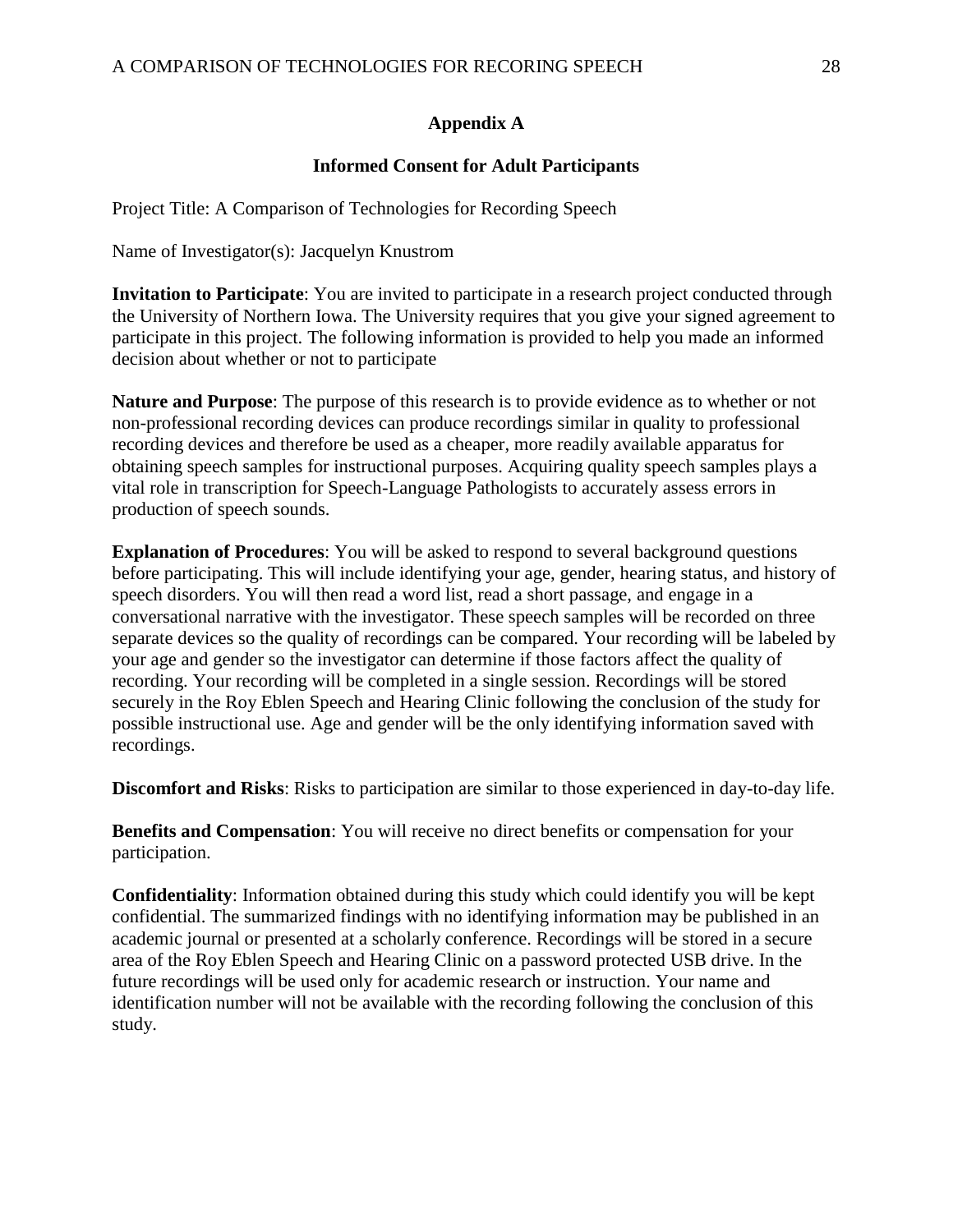**Right to Refuse or Withdraw**: Your participation is completely voluntary. You are free to withdraw from participation at any time or to choose not to participate at all, and by doing so, you will not be penalized.

**Questions**: If you have questions about the study or desire information in the future regarding your participation or the study generally, you can contact Jacquelyn Knustrom at 319-316-2034. You can also contact the office of the IRB Administrator, University of Northern Iowa, at 319- 273-6148, for answers to questions about rights of research participants and the participant review process.

### **Agreement**:

**I am fully aware of the nature and extent of my participation in this project as stated above and the possible risks arising from it. I hereby agree to participate in this project. I acknowledge that I have received a copy of this consent statement. I am 18 years of age or older.**

| (Signature of participant)    | (Date) |
|-------------------------------|--------|
| (Printed name of participant) |        |
| (Signature of investigator)   | (Date) |
|                               |        |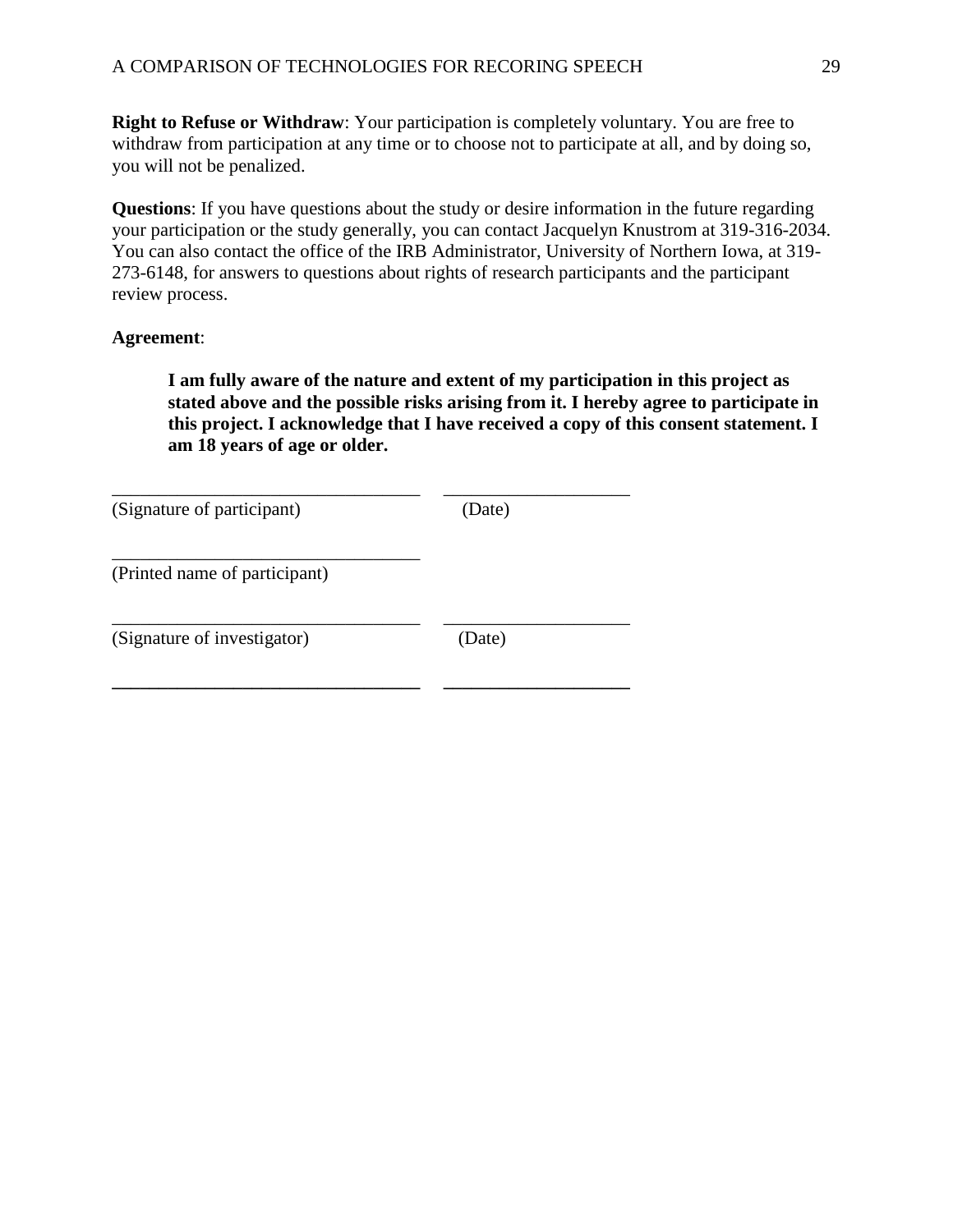## **Appendix B**

## **Informed Consent for Child Participants**

**Invitation to Participate**: Your child has been invited to participate in a research project conducted through the University of Northern Iowa. The University requires that you give your signed agreement to allow your child to participate in this project. The following information is provided to help you made an informed decision whether or not to participate.

**Nature and Purpose**: The purpose of this research is to provide evidence as to whether or not non-professional recording devices can produce recordings similar in quality to professional recording devices and therefore be used as a cheaper, more readily available apparatus for obtaining speech samples for instructional purposes. Acquiring quality speech samples plays a vital role in transcription for Speech-Language Pathologists to accurately assess errors in production of speech sounds.

**Explanation of Procedures**: You will be asked to respond to several background questions on behalf of your child before he or she participates. This will include identifying his or her age, gender, hearing status, and history of speech disorders. Your child will then read or repeat a word list, read or repeat a short passage, and engage in a conversational narrative with the investigator. These speech samples will be recorded on three separate devices so the quality of recordings can be compared. Your child's recording will be labeled by his or her age and gender so the investigator can determine if those factors affect the quality of recording. Your child's recording will be completed in a single session. Recordings will be stored securely in the Roy Eblen Speech and Hearing Clinic following the conclusion of the study for possible instructional use or further research. Age and gender will be the only identifying information saved with recordings.

**Discomfort and Risks**: Risks to participation are similar to those experienced in day-to-day life

**Benefits**: Your child will receive no direct benefits or compensation for his or her participation.

**Confidentiality**: Information obtained during this study which could identify your child will be kept strictly confidential. The summarized findings with no identifying information may be published in an academic journal or presented at a scholarly conference. Recordings will be stored in a secure area of the Roy Eblen Speech and Hearing Clinic on a password protected USB drive. In the future recordings will be used only for academic research or instruction. Your child's name and identification number will not be available with the recording following the conclusion of this study.

**Right to Refuse or Withdraw**: Your child's participation is completely voluntary. He or she is free to withdraw from participation at any time or to choose not to participate at all, and by doing so, your child will not be penalized.

**Questions**: If you have questions about the study or desire information in the future regarding your child's participation or the study generally, you can contact Jacquelyn Knustrom at 319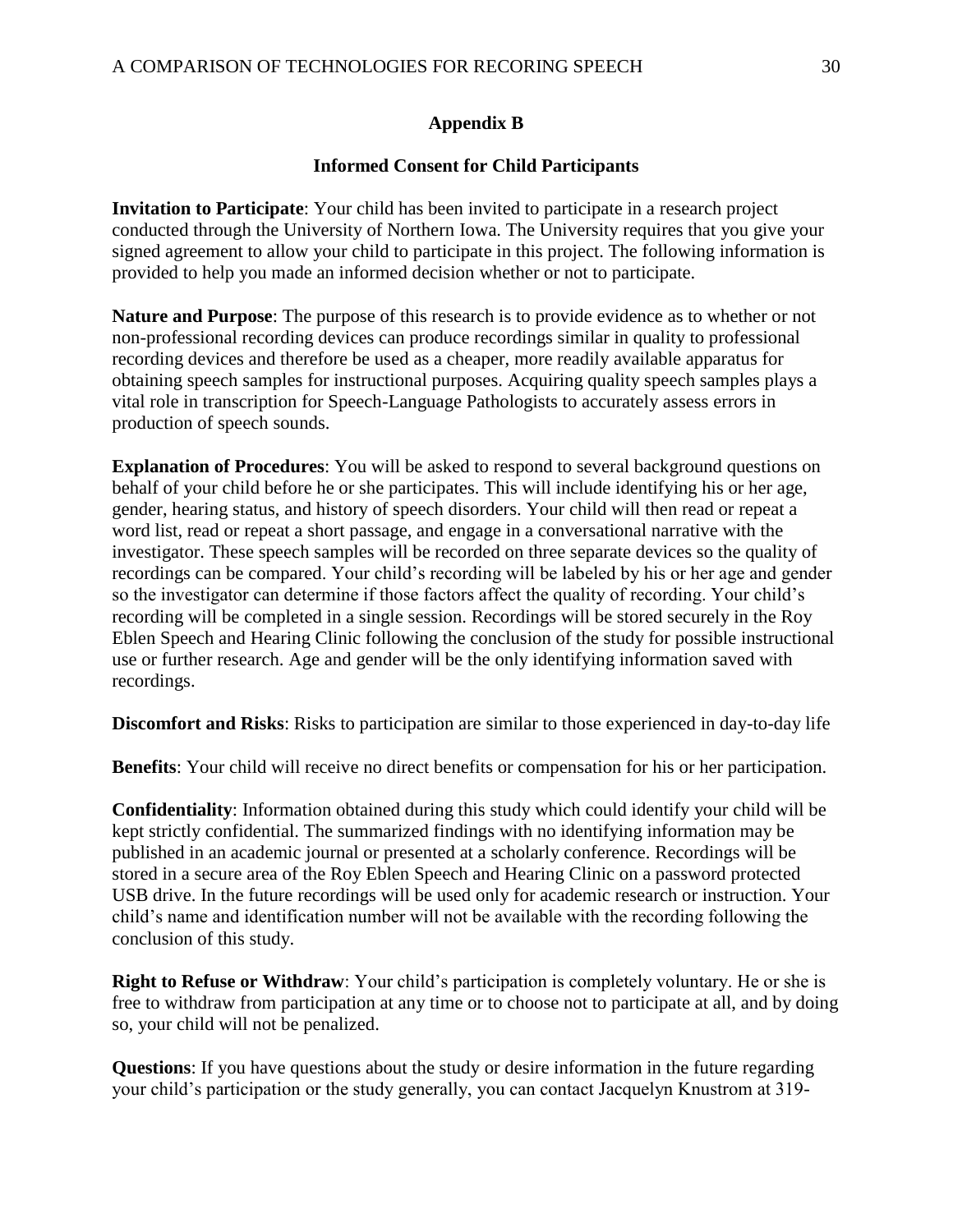316-2034. You can also contact the office of the Human Participants Coordinator, University of Northern Iowa, at 319-273-6148, for answers to questions about rights of research participants and the participant review process.

## **Agreement**:

**I am fully aware of the nature and extent of my child's participation in this project as stated above and the possible risks arising from it. I hereby agree to allow my son/daughter to participate in this project. I have received a copy of this form.**

| (Signature of parent/legal guardian)    | (Date) |  |
|-----------------------------------------|--------|--|
| (Printed name of parent/legal guardian) |        |  |
| (Printed name of child participant)     |        |  |
| (Signature of investigator)             | (Date) |  |
| (Signature of instructor/advisor)       | Date)  |  |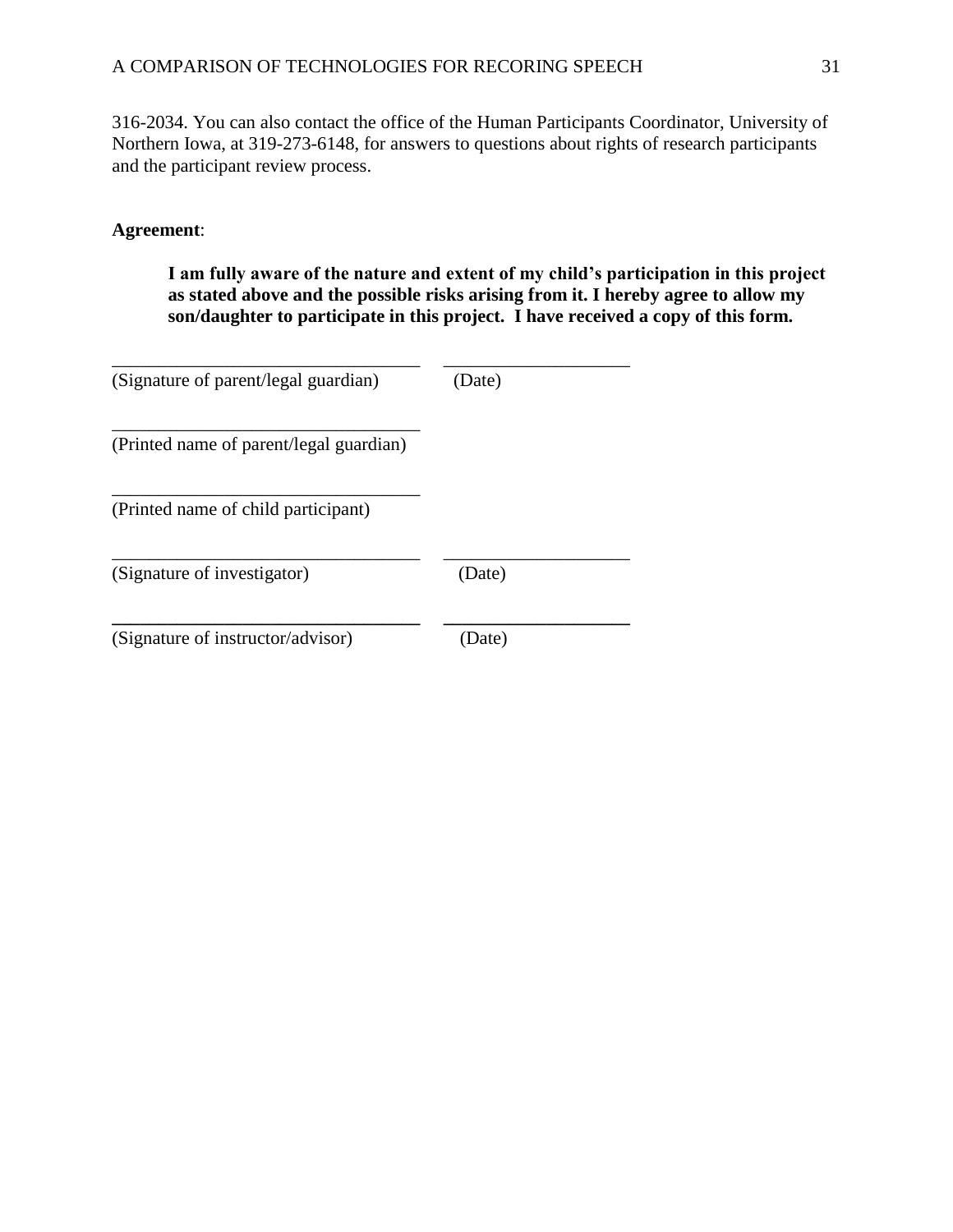#### **Appendix C**

#### **Grandfather Passage**

You wish to know all about my grandfather. Well, he is nearly 93 years old, yet he still thinks as swiftly as ever. He dresses himself in an old black frock coat, usually several buttons missing. A long beard clings to his chin, giving those who observe him a pronounced feeling of the utmost respect. When he speaks, his voice is just a bit cracked and quivers a bit. Twice each day he plays skillfully and with zest upon a small organ. Except in the winter when the snow or ice prevents, he slowly takes a short walk in the open air each day. We have often urged him to walk more and smoke less, but he always answers, "Banana oil!" Grandfather likes to be modern in his language.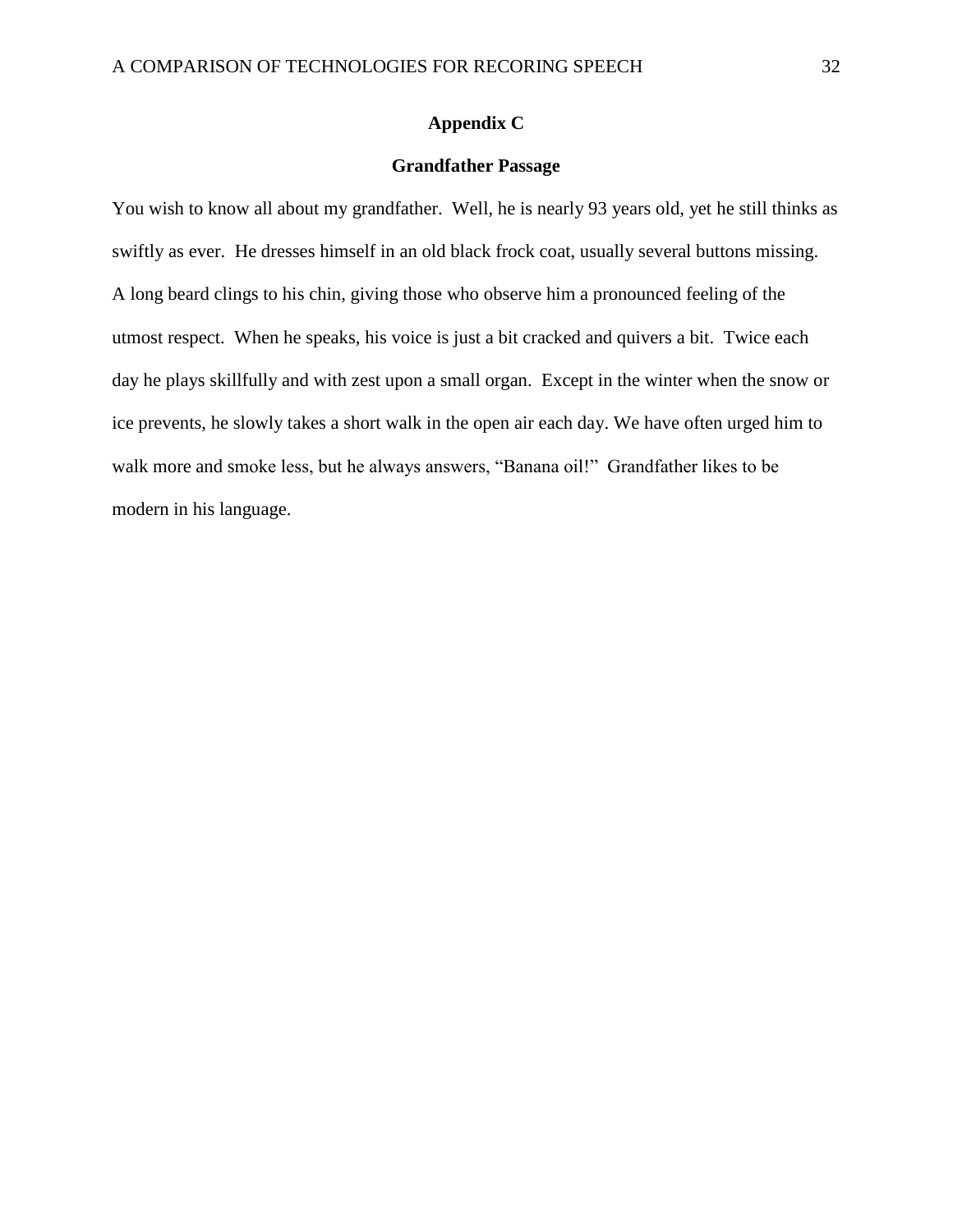#### **Appendix D**

#### **Caterpillar Passage**

Do you like amusement parks? Well, I sure do. To amuse myself, I went twice last spring. My most MEMORABLE moment was riding on the Caterpillar, which is a gigantic roller coaster high above the ground. When I saw how high the Caterpillar rose into the bright blue sky I knew it was for me. After waiting in line for thirty minutes, I made it to the front where the man measured my height to see if I was tall enough. I gave the man my coins, asked for change, and jumped on the cart. Tick, tick, tick, the Caterpillar climbed slowly up the tracks. It went SO high I could see the parking lot. Boy was I SCARED! I thought to myself, "There's no turning back now." People were so scared they screamed as we swiftly zoomed fast, fast, and faster along the tracks. As quickly as it started, the Caterpillar came to a stop. Unfortunately, it was time to pack the car and drive home. That night I dreamt of the wild ride on the Caterpillar. Taking a trip to the amusement park and riding on the Caterpillar was my MOST memorable moment ever!